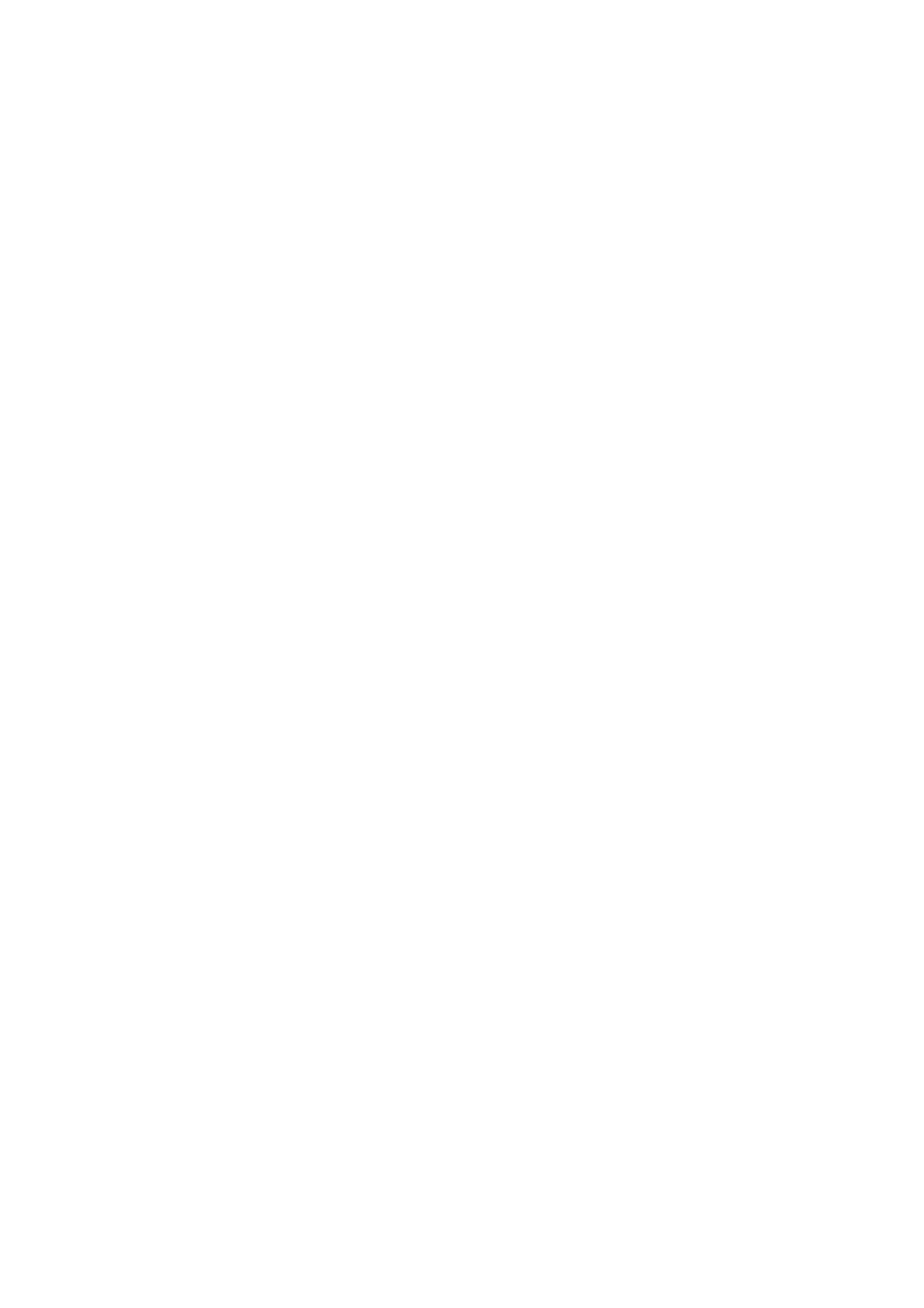## **General overview**

Q1 - The questions which follow seek information on a number of specific areas. However, in general, does the Regulation work satisfactorily and, if not, what principal changes would you want to see?

The Regulation has led to an overall improvement in the conduct of insolvency proceedings in a European cross border situation. Whilst the Regulation does not seek to harmonise insolvency procedures themselves, it provides a framework for determining jurisdiction, recognition and cooperation. As with any new framework there are areas that require clarification and improvement. Our members have set out below their practical experience of the Regulation and highlighted where the difficulties arise.

Some of the issues raised by our members may be easier to solve than others. For example, the introduction of an EU registry of insolvency proceedings would greatly assist on a practical level in determining whether main proceedings have already been opened. However, the difficulties experienced in the context of the insolvency of groups of companies is an area fraught with difficulty to which there is no simple solution.

Q2 - Please give an indication of:

- a) how often you have experienced the effects of the Regulation in a crossborder context;
- b) in what role you have experienced the effects of the Regulation, e.g. as an insolvency office-holder, creditor, legal advisor etc
- c) whether your experience of the Regulation has related to:
	- a UK entity subject only to main proceedings elsewhere in the EU; and/or
	- an entity subject to main proceedings in the UK and secondary proceedings in another Member State; and/or
	- an entity subject to secondary proceedings in the UK and main proceedings in another Member State.

Our members have experienced the effects of the Regulation as part of their day-to-day role as legal advisors in all three scenarios set out in (c) above.

# **Centre Of Main Interests ("COMI")**

Q3 - Is the lack of a comprehensive definition of "Centre of main interests" a problem? If so, in what way and how might the difficulties be overcome?

Since the Regulation came into force, the issue of COMI has been subject to much judicial consideration. In the case of *Eurofood IFSC Ltd (Case 341/04)* the European Court of Justice ("ECJ") held that the registered office presumption contained in Article 3(1) of the Regulation "can be rebutted only if factors which are both objective and ascertainable by third parties enable it to be established that an actual situation exists which is different from that which locating it at that registered office is deemed to reflect". Whilst the court provided the extreme example of a letterbox company which does not carry on any business in the country in which it has its registered office, it did not provide any further guidance on the objective factors that would be relevant to rebutting the registered office presumption.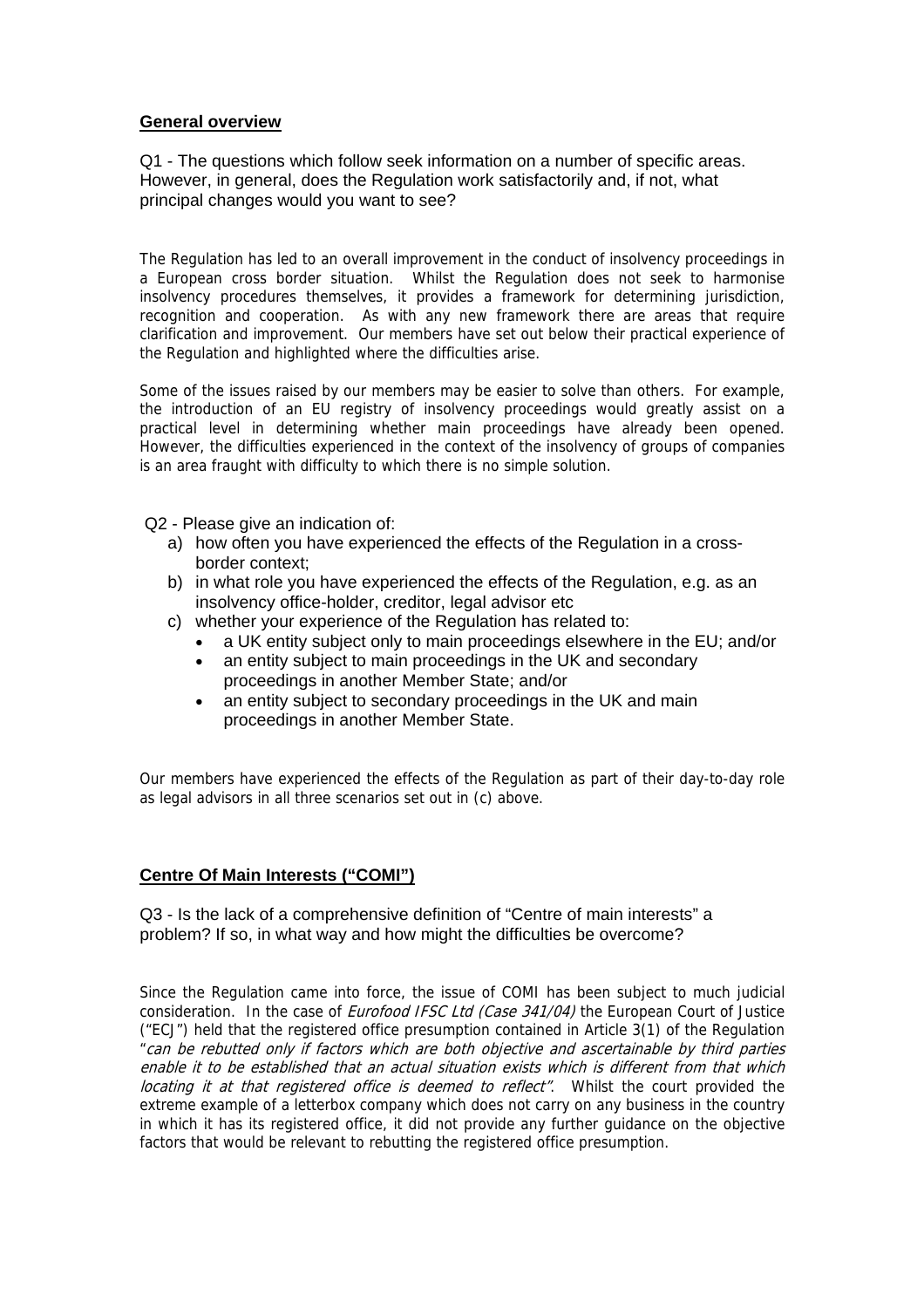In the absence of further clarification from the ECJ there is also a continuing risk that local Member State courts may consider different objective factors and afford them different weightings in terms of importance. This may result in a lack of consistency in determining jurisdiction across the EU.

The continuing uncertainty may also mean that different courts would find that a company's COMI is in more than one Member State at the same point in time. This leaves the rather unsatisfactory situation of a race to court by competing stakeholders to try and establish jurisdiction.

Despite this uncertainty, however, our members recognise that a concept such as COMI will always involve an element of subjectivity and interpretation on a case by case basis. Indeed this has allowed the courts a degree of flexibility for the mutual benefit of all stakeholders particularly when dealing with groups of companies (see further our response to Q20 below).

Q4 - Does any uncertainty as to the location of a debtor's COMI or the fact that the debtor can change this COMI at some future date (i.e. after a debt has been incurred) cause difficulties for creditors or other parties such as directors, employees or regulatory authorities in assessing the risks of entering into business transactions?

Our members are of the opinion that both the uncertainty as to the location of a debtors' COMI and the fact that the COMI might change at a future date cause difficulties although the situation is better than the ad hoc conflict of laws that applied prior to the Regulation coming into force.

Directors will want to know which Member States' insolvency laws apply so that they can ensure that they are meeting the relevant duties required of them and are aware of the potential liabilities they may be subject to.

Uncertainty as to a debtors' COMI causes difficulties for creditors as their risk and remedies may be different in a different Member State. This issue is particularly acute for banks and other lenders as the COMI of the debtor may impact both on their ability to enforce and the effectiveness of their security.

Where a debtor has operations in a number of Member States, it is possible that different creditors and other stakeholders may perceive the COMI to be in a number of different Member States. It is not yet clear what approach the courts will take to where competing creditors consider a debtors' COMI to be in different Member States.

In addition to the uncertainty as to determining a debtor's COMI when a transaction is entered into, it is possible that the COMI may move after the transaction has completed. This is of particular concern to banks and other secured lenders as they would prefer certainty as to which insolvency regime would apply should the debtor get into financial difficulty. It is common for secured lenders to seek to obtain representations from the debtor as to the location of its COMI and covenants that they will not take any steps that would cause the COMI to change. However, a breach of such a representation would only give rise to a claim in damages which may be of limited use if the debtor is in financial difficulty although it is possible that the court will take such covenants into account in considering what is ascertainable to third parties on COMI.

Q5 - Is there evidence of debtors relocating their COMI from one Member State to another in order to frustrate creditor claims or to benefit from insolvency laws more advantageous to them?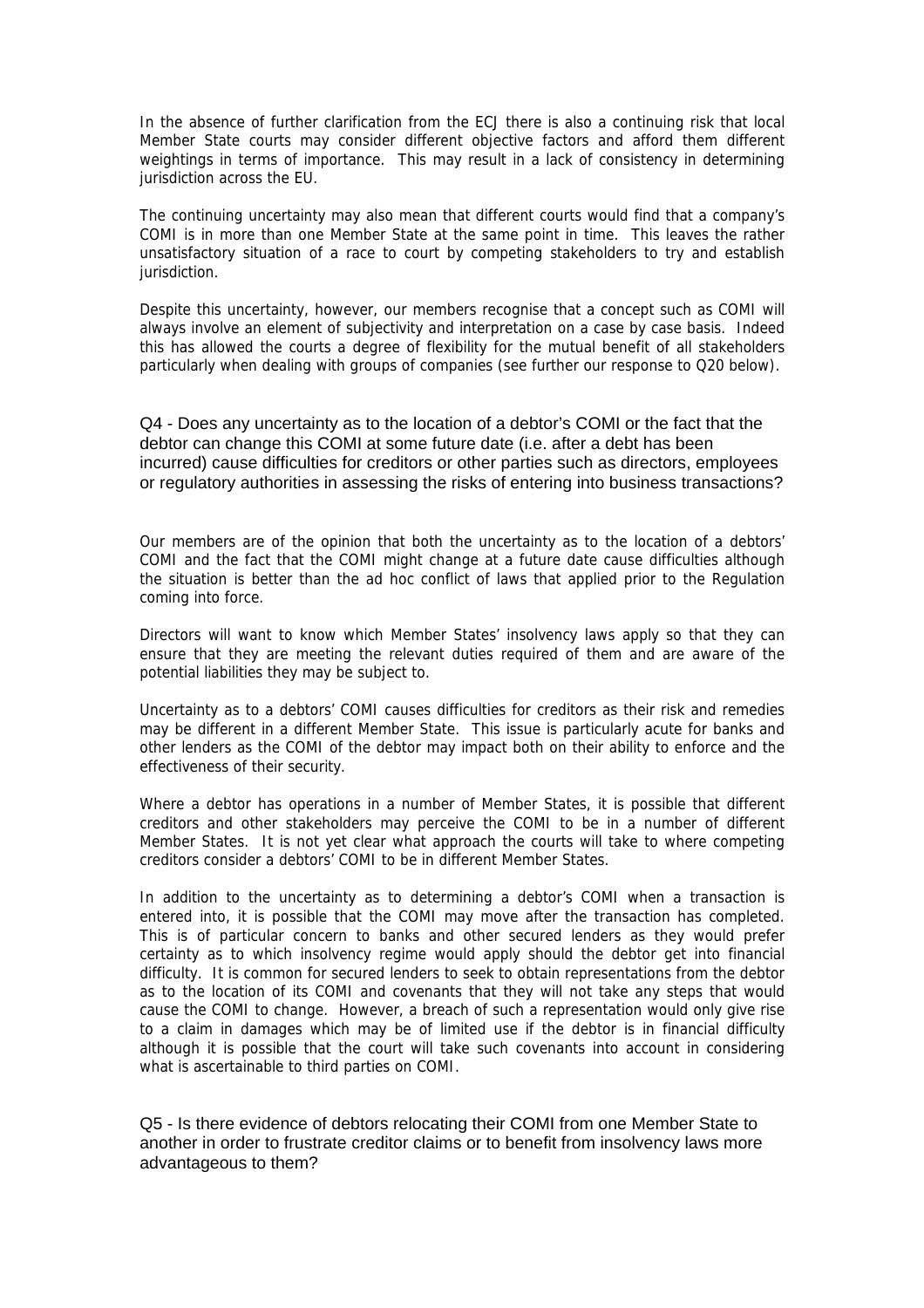Our members have not had any direct experience of debtors relocating their COMI from one Member State to another in order to frustrate creditor claims.

Debtors are, however, moving their COMI to take advantage of another Member State's insolvency regime. This can be done either by moving a debtor's COMI from one Member State to another or by legitimately transferring the debtor company's assets and liabilities to another company with its COMI in the new Member State. For example, in the Schefenacker case such a transfer allowed the business to be rescued through a CVA in the UK. This would not have been possible in the debtor's native Germany.

Where this is done for the mutual benefit of a debtor's creditors, our members see no reason why this practise should be limited.

Q6 – Is there evidence of debtors not being able to gain bankruptcy relief for debts incurred in one EU Member State due to a legitimate change in COMI and limitations in the scope of national insolvency proceedings in the Member State of the new COMI? For example, this might arise in the case of individuals who have incurred debts in the UK (their original COMI) but who have since moved their COMI as a result of their now living and working in another EU Member State. To gain relief from debts incurred in the UK, they would have to seek bankruptcy proceedings in the location of the new COMI but the national bankruptcy laws of that jurisdiction may limit bankruptcy proceedings to traders. If yes, is this a problem that needs to be addressed?

Our members have no direct experience of this. We are not aware of any European insolvency proceedings in which foreign debts cannot be pursued and so we would be surprised if this was a problem in practice.

### Q7 - Are there adequate provisions enabling interested parties to ascertain the reasons behind a Court's determination of the location of the COMI?

The Regulation provides no mechanism for interested parties to ascertain the reasons behind a court's determination of the location of the COMI. Interested parties are therefore dependent on the insolvency laws and court practice of the relevant Member State.

In England and Wales the court order commencing the insolvency proceedings would not normally contain the court's reasoning on COMI unless there had been a dispute about this at the time of commencing proceedings. An interested party may be able to attend a hearing but that presumes that he has had notice of it in advance. This is often not the case. Therefore, in the absence of a written judgment or a transcript of the hearing an interested party will have no opportunity to ascertain the court's reasoning. Certain insolvency proceedings can be commenced without the need for a court order. Again, the reasoning for the location of the debtor's COMI will not be set out in the papers filed in court.

This lack of disclosure of the reasons for a COMI decision, either in the court order or the out of court appointment documents, has attracted criticism from both the German (Hans Brochier 8004 IN 1326 1331/06 Local Court of Nuremberg, 15 August 2006) and Austrian (Zvonko Stojevic 8 Ob 135/4t. Austrian Supreme Court, 17 March 2005) courts.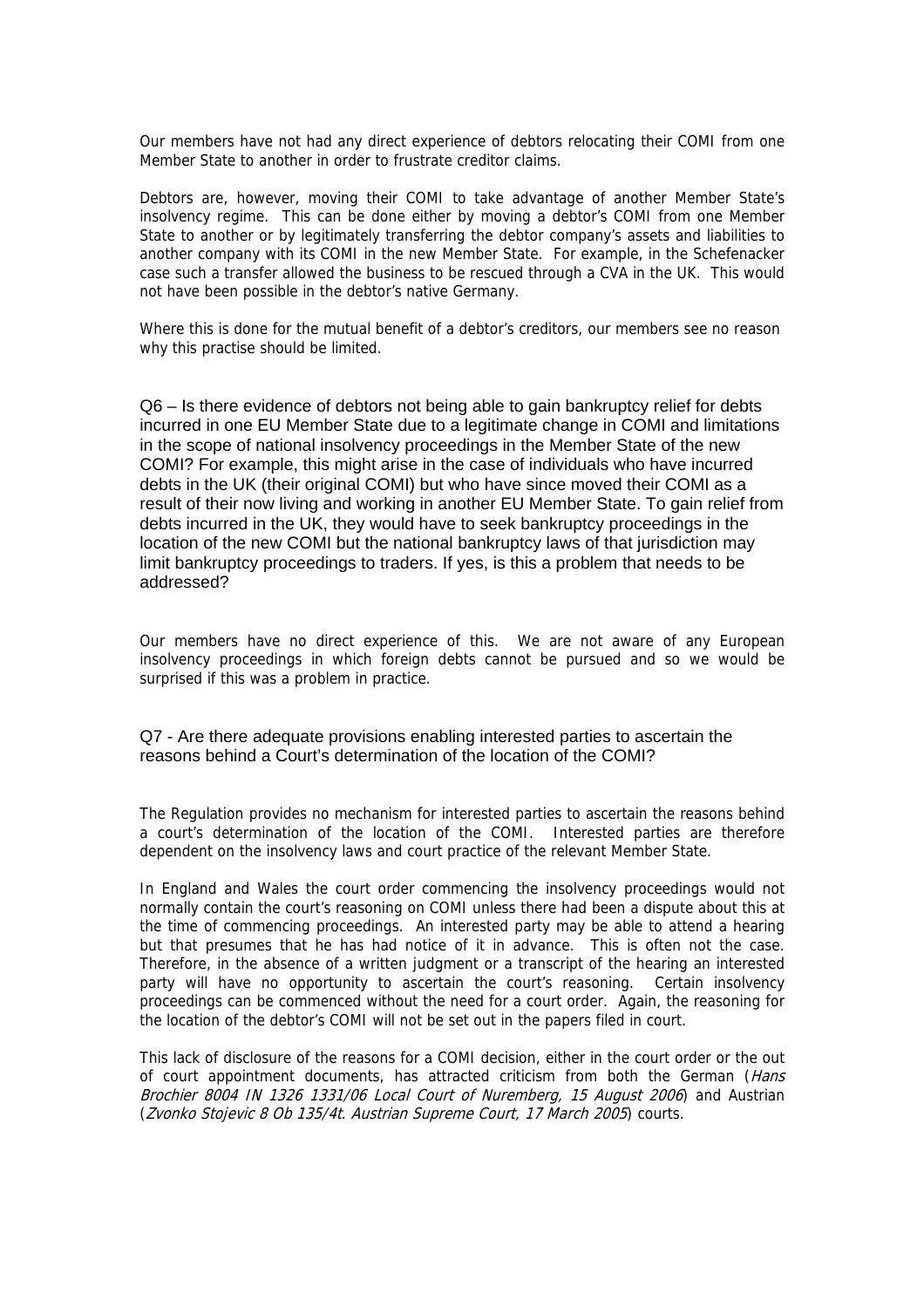Q8 - Are there adequate provisions enabling interested parties to challenge a decision on the location of the COMI?

In *Eurofood IFSC Ltd (Case 341/04)* the ECJ held that an interested party can only challenge a decision on the location of a debtor's COMI in the Member State in which the main proceedings have been opened. This means that an interested party would be asking the court which originally determined the issue of COMI to review its own decision. There is no mechanism contained in the Regulation for appealing decisions on COMI and therefore the regime of the relevant Member State will apply. This results in a disparity in the right to appeal depending on the Member State in which the main proceedings have been opened, including in certain Member States no right of appeal at all.

## **Interaction of Main and Secondary Proceedings**

Q9 - Have there been any difficulties with the definition of "Establishment" (any place of operations where the debtor carries out a non-transitory economic activity with human means and goods)? For example, should the definition of "Establishment" be extended to human means, goods *and services*?

In contrast to COMI there remains very little case law on the meaning of "Establishment" and the matter has not been considered by the  $ECJ<sup>1</sup>$  $ECJ<sup>1</sup>$  $ECJ<sup>1</sup>$ . This would suggest that the definition of "Establishment" is causing fewer difficulties in practice than the definition of "COMI". However, in our experience it is not always clear whether a company's presence in a jurisdiction amounts to an establishment and further guidance is still needed on this point.

One of the identified difficulties in relation to the definition of "Establishment" concerns the wording "human means". The Czech Supreme Court raised the issue, without giving an answer, of whether an individual debtor carrying out economic activities himself without employing any other person could fall within the phrase "human means"<sup>[2](#page-5-1)</sup>. Furthermore, the Austrian Higher Regional Court of Innsbruck held that where a debtor (who was a natural person) did not employ anyone in relation to his business activities in Austria, he did not carry out an activity with "human means" in Austria<sup>[3](#page-5-2)</sup>. This issue needs clarifying, as if the Austrian decision is correct, then it will be very difficult for individuals operating as sole traders to possess an establishment.

The English court would appear to have held that a historical establishment which has since ceased to exist would be sufficient to allow the opening of secondary proceedings<sup>4</sup>[.](#page-5-3) However, it should be noted that the Regulation provides that "....the courts of another Member State shall have jurisdiction to open insolvency proceedings against that debtor only if he *possesses* an establishment….." [emphasis added]. The word "possesses" is in the present tense and if an historical establishment could be taken into account it is arguable that the Regulation would have used the word "possessed". Contrary views have been reached by both the Swedish Court of Appeal in *Batteriservice & Transport Ltd*<sup>6</sup> and the Belgian court in *Ghent* Commercial Court (NV Interstore/Megapool  $BV$ <sup>[6](#page-5-5)</sup> where prior presences in the jurisdiction which may have given rise to an establishment were discounted. Whether historical factors can be taken into account by a court when assessing whether the debtor possesses an "Establishment" in the jurisdiction is something which would benefit from clarification.

<span id="page-5-0"></span> $\frac{1}{1}$  It should be noted that the Greek court declined to make a reference to the ECJ on the meaning of "Establishment" because it considered the definition in the Regulation was clear (DEE 1/2004, Athens Multi-Member Court of First  $I$ nstance, 2003).

<span id="page-5-1"></span> $\frac{2}{3}$  Decision of the Supreme Court of the Czech Republic dated 31 January 2008.

<span id="page-5-2"></span> <sup>8</sup> Ob 12/06g, 30 November 2006 (full German text available under www.ris.bka.gv.at/jus/). 4

<span id="page-5-3"></span>*Re Energea Umwelttechnologie GmbH* (unreported (and no transcript available), Chancery Division (Leeds District Registry), 10 March 2009).

<span id="page-5-4"></span>Ö 929-05, Övre Norrland Court of Appeal, 14 February 2006.

<span id="page-5-5"></span><sup>6</sup> 05/02654 (unpublished), Ghent Commercial Court, 21 February 2006.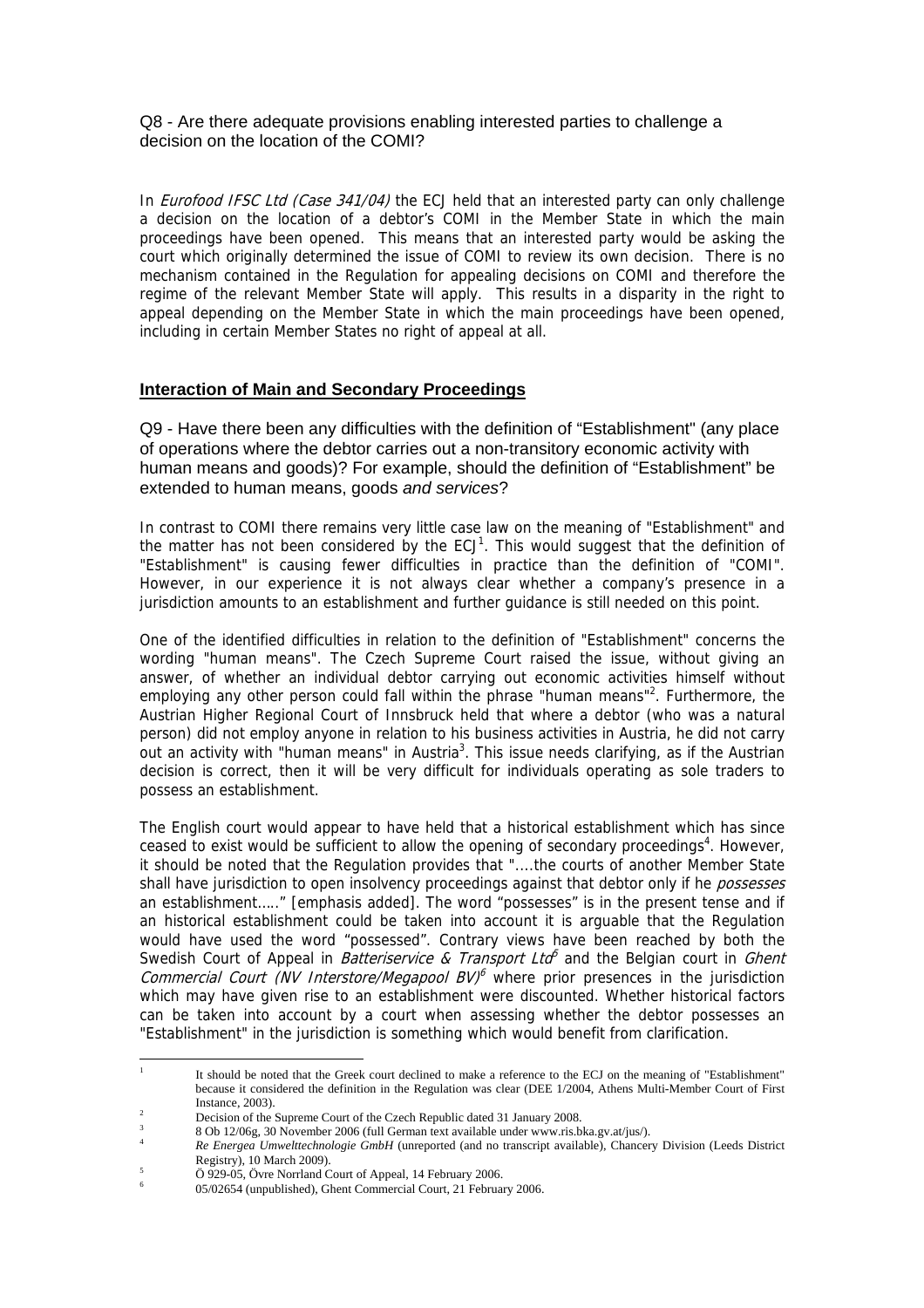<span id="page-6-2"></span>We are also aware that the German court held that in order for a branch office to satisfy the definition of "Establishment", the debtor must possess a business at the branch office that is ascertainable to third parties. Purely internal business activities will not be sufficient. However, we note that the Regulation only refers to what is "ascertainable to third parties" in the context of a debtor's "COMI"<sup>7</sup>. There is no such concept in the definition of "Establishment". However, it may assist parties when assessing counterparty risk if both the test for "COMI" and "Establishment" include a need for the factors to be "ascertainable to third parties".

We agree that it would be beneficial for the definition of "Establishment" to be extended to human means, goods and services as this would mean that companies operating solely in the provision of services would be more likely to fall within the definition of Establishment.

Q10 – Have any difficulties arisen in cases where assets are located within a particular jurisdiction but insolvency proceedings cannot be brought by local creditors because the debtor does not have or no longer has its COMI or an establishment in that jurisdiction? If so, is there any evidence that this has been used as a means to avoid creditor claims?

As a general rule the inability to open insolvency proceedings in the Member State where a creditor resides should not enable a debtor to avoid creditor claims; the Regulation provides that any creditor who has his habitual residence, domicile or registered office in a Member State other than the State of the opening of proceedings and social security authorities of EU Member States, shall have the right to lodge claims in the insolvency proceedings. However, the rules as to priority of claims vary in the different Member States. Accordingly, it may be that creditors may wish for secondary proceedings to be opened in the Member State in which they are domiciled so that they can obtain the benefit of the priority rules in that Member State. We are aware of a Belgian case (Ghent Commercial Court (NV Interstore/Megapool BV)<sup>[8](#page-6-1)</sup>) where a landlord requested the opening of secondary proceedings in Belgium, as in Belgian insolvency proceedings unpaid rent would be paid in priority to other debts. Under Dutch law (the main proceedings had been opened in the Netherlands) the unpaid rent would have ranked along with other unsecured creditors. In this case the Belgian court refused to open secondary proceedings as there was no establishment existing in Belgium at the time the application to open secondary proceedings was made. However, we are not aware of any evidence that an inability to open insolvency proceedings in a particular jurisdiction is being used as a means to actively avoid creditor claims.

A separate question arises as to whether it is possible to create a sufficient presence for there to be an establishment after main proceedings have been commenced (for example to take advantage of the avoidance, moratorium or other insolvency provisions of a particular Member State). We are unaware of this question being considered by the courts of any Member State.

It may be beneficial to amend the Regulation so that secondary proceedings can always be commenced in the jurisdiction where the company has its registered office. If the registered office presumption of COMI is rebutted and the company does not carry out "a non-transitory economic activity with human means and goods" in the jurisdiction where it has its registered office, then insolvency proceedings will not be able to be commenced in the jurisdiction where the company has its registered office<sup>[9](#page-6-2)</sup>. This is seen as counter-intuitive by some creditors.

 $\overline{a}$ 

<span id="page-6-0"></span><sup>7</sup> See Recital 13 of the Regulation.

<span id="page-6-1"></span><sup>8</sup> 05/02654 (unpublished), Ghent Commercial Court, 21 February 2006. 9

Examples of such cases are *Criss Cross s.r.l.* where main proceedings had been opened in the UK and secondary proceedings could not be opened in Italy, the jurisdiction where the company's registered office was located (unreported, Tribunal of Milan, 18 March 2004) and *Hans Brochier Holdings Limited* where main proceedings were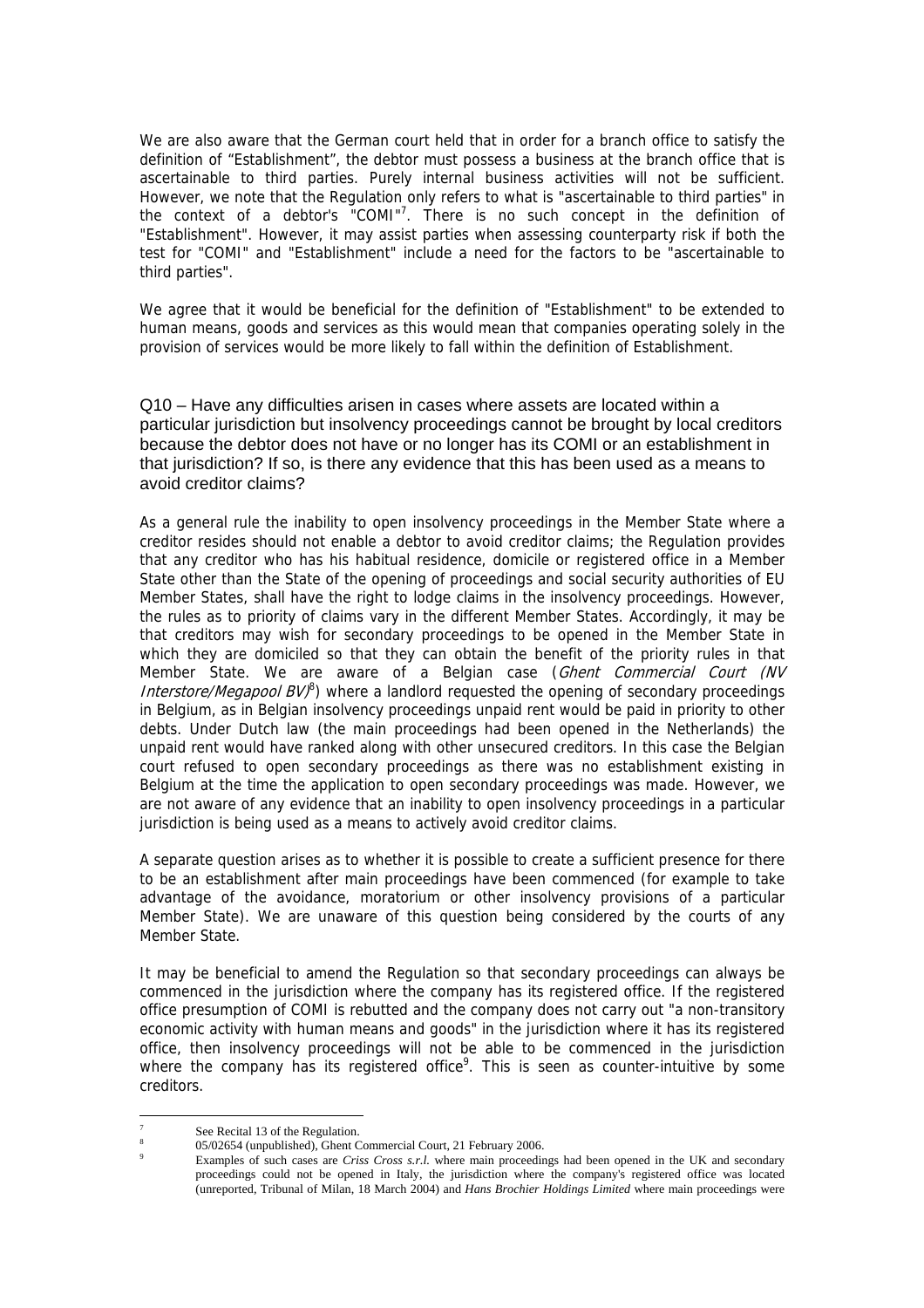Q11 - Does the fact that secondary proceedings are restricted to winding up proceedings create difficulties in conducting a cross-border rescue of a company with establishments in different Member States? If so, has it been possible to overcome these difficulties?

The fact that secondary proceedings are restricted to winding up proceedings can create problems when conducting a cross-border rescue although this may be a problem inherent in secondary proceedings whatever their nature. In particular, where main proceedings have been opened in relation to a number of group companies in one jurisdiction it may be the case that the opening of secondary proceedings in relation to a group company impacts on the ability to rescue the companies within the group in a coordinated and effective manner. Accordingly, it may often be in the interests of the creditors of all individual group companies that secondary proceedings are not opened. In addition to making a rescue of the company concerned more difficult, the opening of secondary proceedings will result in another officeholder being appointed in relation to the same company, thus adding another layer of  $expense<sup>10</sup>$ .

The fact that officeholders are looking to prevent the opening of secondary proceedings was highlighted by the case of *Nortel Networks<sup>[11](#page-7-1)</sup>* where main insolvency proceedings had been opened in England in respect of a number of companies with establishments in other Member States. The English administrators took the view that the best option available to maximise value for the creditors of each company was through a coordinated reorganisation of the whole group which required the various companies to be able to continue trading. There was concern that if secondary proceedings were opened in relation to any of the companies then this would prevent a rescue of the group as the commencement of a winding up procedure in relation to any of the companies may have prevented the continued trading of that company or even the whole group (the group was closely integrated). The administrators therefore obtained an order from the English court for a letter of request to be sent from the English court to the courts in each of the Member States where Nortel Group subsidiaries were registered. The letter requested that the foreign courts notify the administrators of any application to open secondary proceedings and to give the administrators the opportunity to be heard on any such application. While not preventing secondary proceedings from being opened, if such letters are respected this should enable courts in other Member States to be fully informed of the facts, in particular any adverse impact on the rescue of the company, before deciding whether or not to open secondary proceedings. Of note here is the decision of the French court in the MG Rover case where, having heard the English administrators, the French court declined to open secondary proceedings on the basis that such proceedings would be of no advantage<sup>12</sup>. Such a policy seems sensible and it may be useful to include a provision in the Regulation to provide that there must be an advantage to the creditors as a whole in order for secondary proceedings to be opened.

It should be noted that the ability of the court which has opened secondary proceedings to stay the process of liquidation may not always solve any difficulties created by the opening of secondary proceedings<sup>13</sup>. While a stay of the liquidation process will halt the realisation of assets located in the Member State where secondary proceedings have been opened, it does not remove the existence of the secondary (liquidation) proceedings. This means for example, that regard would still have to be given by the officeholder in the main proceedings to any liquidation proceedings (even if the liquidation process was stayed) and thus the existence of those proceedings may prevent the company in question from trading (save for

opened in Germany and secondary proceedings could not be opened in the UK, the jurisdiction where the company's registered office was located (unreported and no transcript available, Chancery Division, 8 December 2006).<br>See also our comments on officeholder remuneration in relation to question 13.<br>2009 EWHC 205 (Ch), 11 February 200

<span id="page-7-0"></span>

<span id="page-7-1"></span>

<span id="page-7-2"></span>Unreported, Commercial Tribunal of Nanterre, 4 May 2005 and 20 May 2005. Unreported, Versailles Court of Appeal, 15 December 2005.

<span id="page-7-3"></span><sup>&</sup>lt;sup>13</sup> See Article 33 of the Regulation. See also our response to question 28.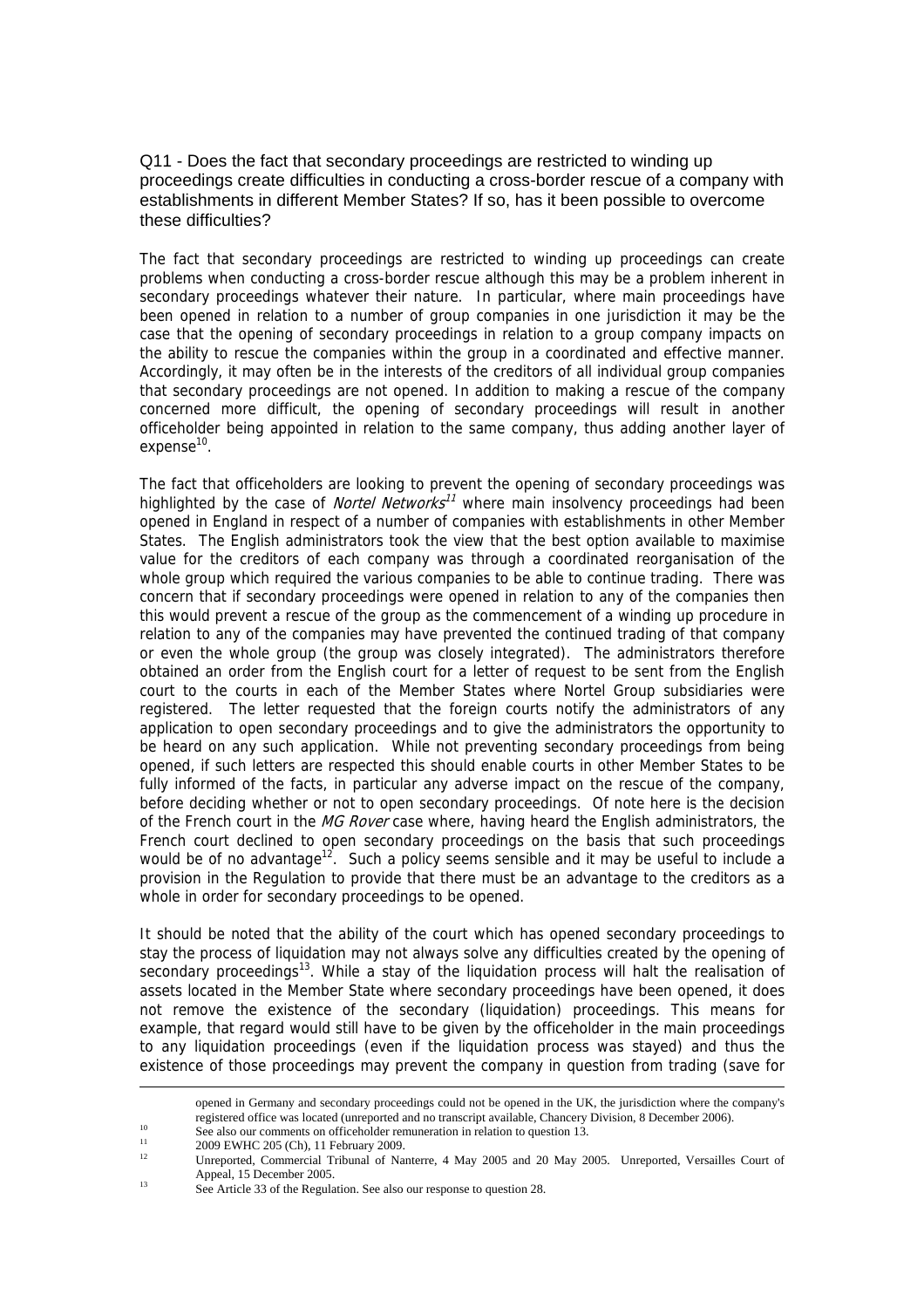the purpose of the liquidation). Furthermore, even if staying the liquidation proceedings may assist the officeholder in the main proceedings with a corporate rescue it may be that the court which has opened the secondary proceedings refuses to stay the liquidation process<sup>14</sup>.

Q12 - Does the relationship between the main proceedings and any secondary proceedings work efficiently and effectively? For example, is it beneficial for the proper co-ordination of action relating to a debtor's assets that secondary proceedings can be opened at any time and by any person empowered under the relevant national law and what impact does this have on the efficiency and effectiveness of the insolvency as a whole?

The general consensus of our members is that the relationship between main and secondary proceedings does not work efficiently and effectively. Indeed, in our experience, the officeholder in the main proceedings will actively discourage the commencement of secondary proceedings.

Improvements could be obtained by: (i) making reorganisation proceedings available as secondary proceedings; and (ii) providing that the officeholder in the main proceedings be notified of any application to open secondary proceedings and has a right to be heard at the court hearing to consider the opening of the secondary proceedings.

Q13 - Where there is more than one proceeding do current provisions relating to priority of costs work in a satisfactory way? If not, why not and what needs to be done to address the issue?

We have no specific comment on this question. However, we note that the remuneration of the administrators in the English main proceedings was an issue of contention in the MG Rover case. Secondary proceedings had also been commenced in Germany in relation to the German registered MG Rover subsidiary and the company's creditors' committee refused to approve the remuneration of the English administrators. The English court went on to approve the administrators' remuneration<sup>15</sup>. The difficulties in relation to officeholder remuneration arose because the creditors' committee felt that it was not reasonable to pay for two officeholders when there had been a large duplication of the work carried out by the officeholders in the main and secondary proceedings. Problems in relation to duplication of expenses and work carried out by officeholders in main and secondary proceedings are expected in future cases. While an element of duplication is unavoidable as each set of officeholders will have their own duties and responsibilities under the local laws, it is hoped that good communication and cooperation between the officeholders will prevent large scale duplication of work and the difficulties this can cause. As such any measures to improve communication and cooperation between officeholders are to be welcomed.

Q14 - Does the duty to co-operate and communicate with liquidators in different Member States operate in a satisfactory way in practice?

In our experience, it appears that cooperation and communication between officeholders is on the increase. Furthermore, we are aware that, in some cases, in order to facilitate the smooth interrelation of multiple proceedings in respect of the same debtor, protocols have

<span id="page-8-0"></span> $14$ This was the case in relation to *MG Rover* where the German court refused to stay the liquidation process. The decision is unreported, Düsseldorf Court, 8 November 2005.

<span id="page-8-1"></span>decision is unreported, Düsseldorf Court, 8 November 2005. 15 Unreported, Chancery Division (Birmingham District Registry), 14 August 2006.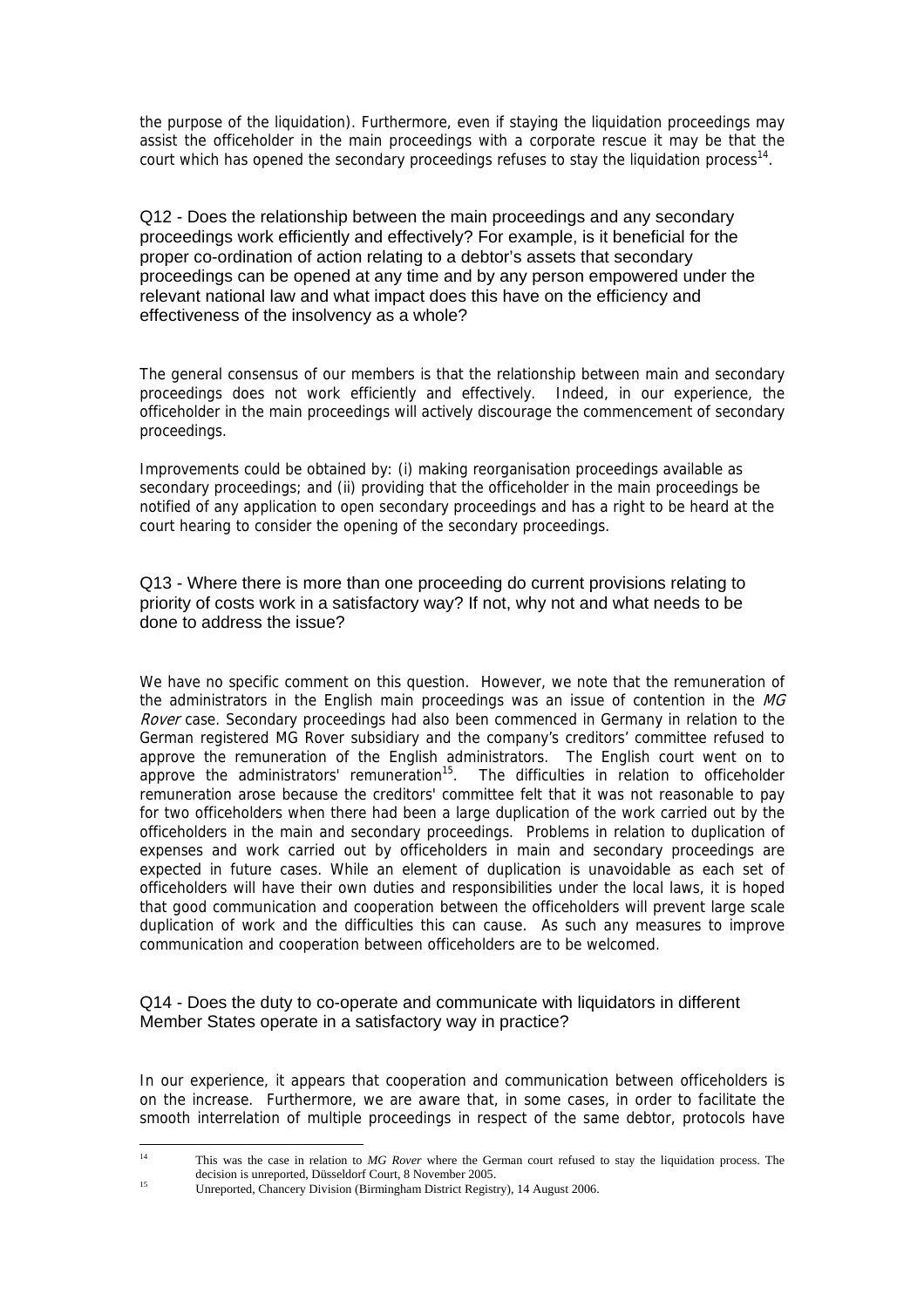been entered into by the officeholders in the main and the secondary proceedings<sup>16</sup>. In addition we are aware of communication taking place between courts. See for example communication between the German and Dutch courts in the BenQ case and notably between the French and Austrian courts in the **EMTEC** case in relation to the coordination of main and secondary proceedings and the timing of asset sales. While the Regulation is silent on the subject of court-to-court communication, both the English and Austrian courts have held that the duty for liquidators to communicate and cooperate with each other should reflect a wider obligation which extends to cooperation between courts which exercise control of insolvency procedures in their respective jurisdictions[17.](#page-9-1) We are of the view that such court-to-court communication can be beneficial in assisting with the smooth interaction between main and secondary proceedings and is to be encouraged within appropriate boundaries.

Q15 - Have the provisions of Article 34 (measures ending secondary insolvency proceedings) been used in practice and, if so, was the outcome satisfactory?

Our members have no direct experience of this.

## **Applicable law**

Q16 - Do the exceptions to the general rule that the law applicable to the proceedings is that of the State of the opening of proceedings (Articles  $5 - 15$ ) adequately protect expectations and certainty of transactions and contracts of employment? For example, do they strike the right balance between the need to protect  $3<sup>rd</sup>$  parties and the general principal that the applicable law should be that of the State of opening?

Article 5:

Our members recognise that Article 5 is intended to strengthen the position of a secured creditor whose collateral is situated in a different Member State from that where the proceedings are opened.

There is much about Article 5 that is not clear as yet. Where assets are intangible (e.g. a bank account, a right of action in tort or a contractual claim), there may be difficulties in determining where the asset is situated for the purposes of the exception. For example, in the case of bank accounts, some commentators have suggested that such an account is located in the place where the bank has its own COMI rather than the place of the branch holding the account and it would be useful if this could be clarified by the Commission.

Timing may be important if the asset is a moveable one, and its location has changed between the time at which the right was created and the time when proceedings are opened. This could disadvantage a secured creditor if the asset is in a jurisdiction which does not afford protection to the security interest concerned at the time proceedings are opened. Conversely, unsecured creditors could be disadvantaged if the asset has been moved to a territory where the secured creditors' rights are stronger and more protected than they would otherwise have been (although actions for voidness, voidability or unenforceability are not precluded by virtue of Article 5(4)).

Our members query whether it is now necessary to perfect or register any security over the asset in question in the jurisdiction in which the asset is deemed to be located for the

<span id="page-9-0"></span> $16^{1}$ 16 See for example the protocol entered into between the liquidators in the main and secondary proceedings in *Sendo International Ltd* and *Eurodis*. 17 See *In the matter of Nortel Networks* 2009 EWHC 205 (Ch), 11 February 2009 and *Zvonko Stojevic* 8 ob 135/4t, 17

<span id="page-9-1"></span>March 2005.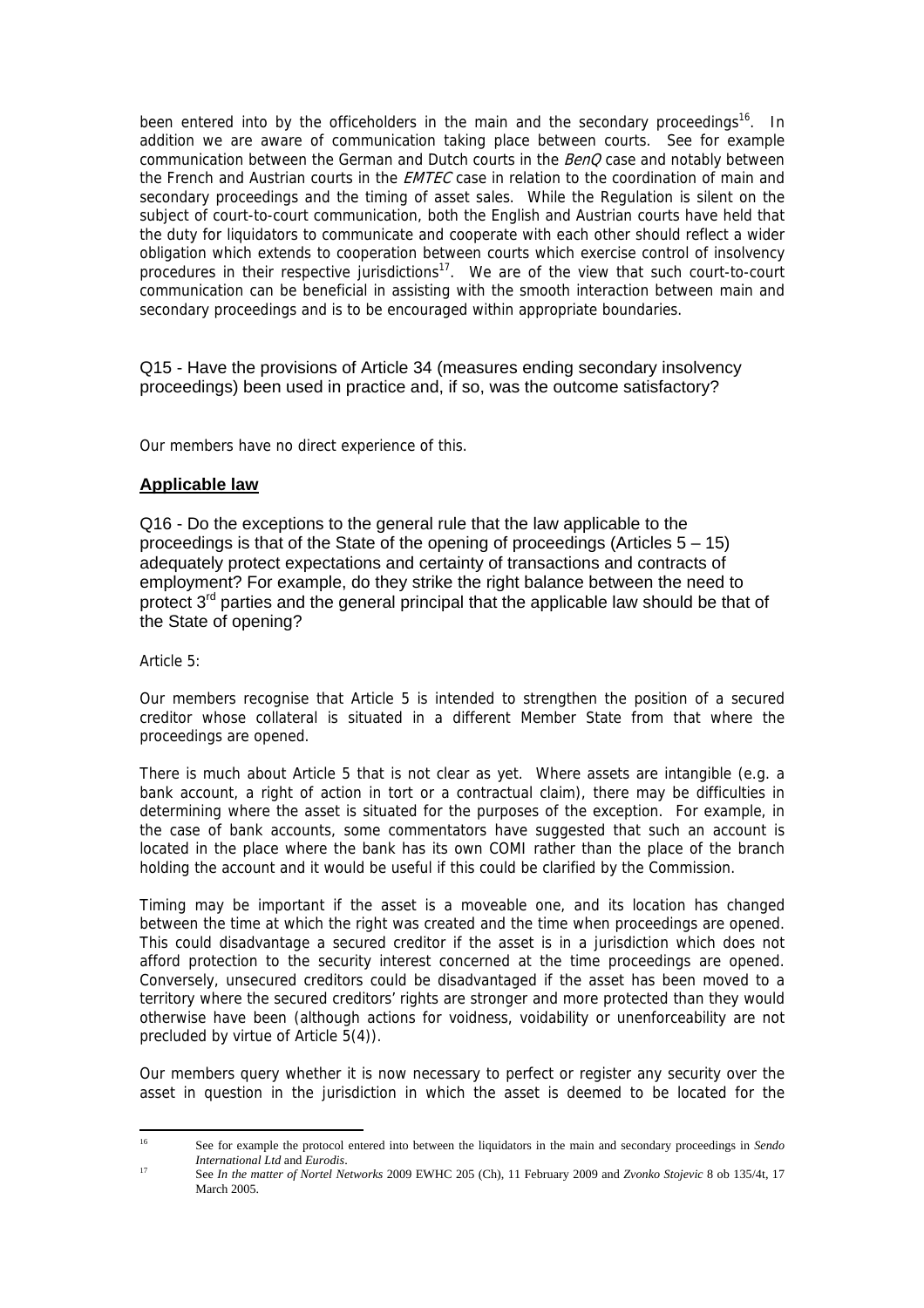purposes of Article 2(g) (which defines the meaning of "the Member State in which assets are situated"). This would result in a dual due diligence requirement with the need to perfect the security according to both where it is situated on traditional conflict of law principles, and on the basis of the definitions in Article 2(g).

Other concerns regarding the interpretation of Article 5 are dealt with in our response to question 17 below.

Article 15:

When considering the effect of the exception in Article 15 in the recent case of  $Sv/sk$ (Elecktrim SA) v Vivendi Universal SA & Ors [2009] EWCA Civ 677, the English Court had to decide whether "lawsuit" included arbitration proceedings. It concluded that it did. In doing so, the court took into account the underlying purpose of the Regulation to protect the legitimate expectations of parties and the certainty of transactions. It held that it would be against the aim of the Regulation to interpret "lawsuits" narrowly to include only proceedings made before a court and not arbitration proceedings. Commercially, many contracts contain arbitration agreements and it would be unfair not to protect the legitimate expectations of parties by limiting "lawsuits" to only those who had commenced a court action against the counterparty prior to insolvency proceedings being opened, but not those who had initiated arbitration proceedings.

However, our members query whether this approach would be taken by courts in all Member States. There may be problems arriving at a consensus in approach across the courts of Member States.

Q17 - Are the exceptions to the general rule that the law applicable to the proceedings is that of the State of the opening of proceedings (Articles  $5 - 15$ ) appropriate? For example, do they work as they should/are they sufficiently clear?

Article 4 contains a list of matters which shall be determined by the law of the State where proceedings are opened. Although the list does not claim to be exhaustive, our members query whether directors' duties and liabilities are included - would claims which arise directly from the insolvency proceedings fall within article 4(2), while claims which arise as a result of a breach of more general duties under corporate law would not? The general consensus amongst our members is that it seems likely that only those duties or liabilities which arise directly from the insolvency proceedings would fall within the ambit of Article 4(2). However, it may not always be possible to categorise directors' duties as arising clearly under either insolvency or corporate law. For example, disqualification proceedings may be brought in the UK under the Company Directors Disqualification Act 1986 - in theory, these may not always be brought in the context of an insolvency. It is not clear whether judgments made in such proceedings brought outside the context of an insolvency would fall to be judgments which would fall within the ambit of Article 4(2).

Article 5:

Our members also query whether Article 5 protects the secured debt as well as the security interest itself. For example, insolvency proceedings in a number of Member States can give rise to a compromise or discharge of claims, including secured claims, so long as the requisite majority of creditors votes in favour of the compromise. If a secured creditor's claim is reduced as a consequence of a main insolvency proceeding, can the secured creditor rely on Article 5 to enforce its security over assets in another Member State in respect of the full amount of its original secured claim, or only in the amount in the reduced claim as compromised in the main insolvency proceedings? The general consensus of our members is that it would be an erosion of a secured creditor's rights if Article 5 did not protect the secured debt as well as the secured creditor's rights to enforce its security in respect of that debt. However, it is not helpful that such an essential aspect of Article 5 is unclear.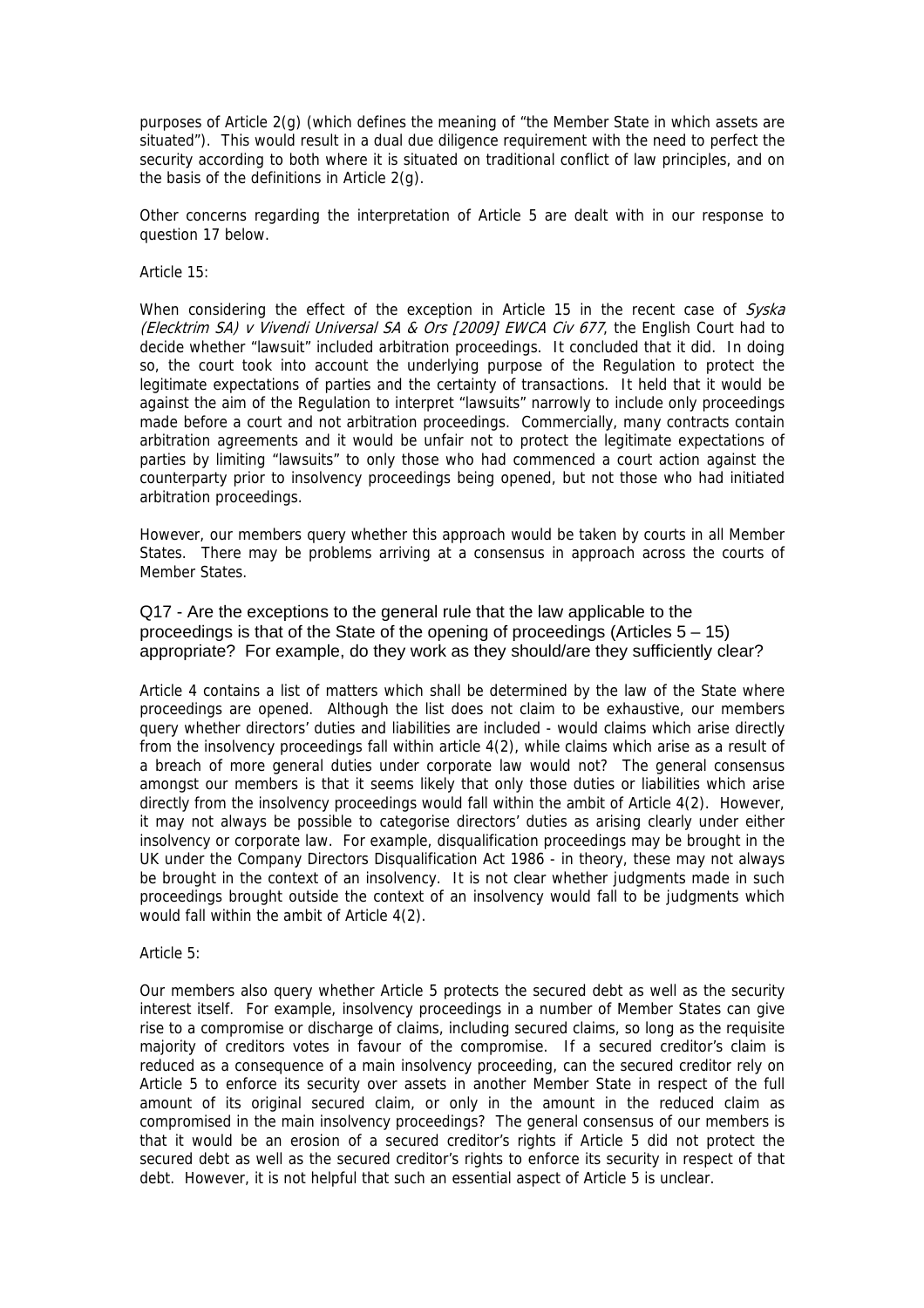#### Article 6:

Our members have several questions regarding Article 6, which states that the opening of insolvency proceedings shall not affect the right of creditors to demand the set-off of their claims against the claims of the debtor, where such set off is permitted by the law applicable to the insolvent debtor's claim:

- Does the law applicable to the insolvent debtor's claim have to be a law of a Member State? Unlike Article 13, it is not expressly stated that the applicable law must be one of a Member State.
- Once the law applicable to the debtor's claim has been determined, which set-off provisions of that law will apply? Is Article 6 limited to insolvency set-off rules or are such rules relevant only in the event of insolvency proceedings having been commenced in the relevant jurisdiction?
- Does the right of set-off, or the debtor's claim, need to arise prior to the opening of insolvency proceedings?
- How does Article  $6(1)$  relate to Article  $6(2)$ ? While Article  $6(1)$  states that the opening of insolvency proceedings shall not affect the rights of creditors to set-off, Article 6(2) carves out actions for voidness, voidability or unenforceability. In the UK, set-off is mandatory on insolvency where the necessary requirements are met. However, in many of the civil law systems, insolvency laws prohibit set off *because* it is held that this is an improper preference of a particular creditor, and so is contrary to the avoidance provisions. Should Article 6(2) be construed in this way, or does it simply mean that the liquidator in the insolvency proceedings can challenge the entering into of the transaction which gives rise to the right of setoff, and not the exercise of the set-off right itself?
- Does Article 6 also apply to close-out netting? In some jurisdictions, a distinction is drawn between set-off and netting for the purposes of Article 6. Some commentators have concluded that Article 6 strictly applies to set-off only, and other related questions, such as whether a contract can be terminated or claims "closed out" or accelerated, are to be determined by the laws of the Member State in which insolvency proceedings are commenced. This distinction would exclude from the effect of Article 6 many of the standard close-out mechanisms used in market standard master agreements.
- Which law determines which claims are eligible for set-off?
- Article 20 requires a creditor who, after the opening of proceedings obtains by any means, total or partial satisfaction of his claim on the assets belonging to the debtor situated within the territory of another Member State, to return those gains to the liquidator. Article 20 contains a carve-out in relation to Articles 5 and 7, but not Article 6. Is this meant to be the case? Our members question whether this is an oversight.

#### Article 12:

Article 12 provides that Community patents and trademarks, and other similar rights may only be dealt with in main proceedings. Currently, Community trademarks, Community designs and Community plant variety rights all cover the whole of the EU and are not situate in any individual Member States. These rights therefore cannot be dealt with at all in secondary or territorial proceedings, even where (in the latter case) no main proceedings have been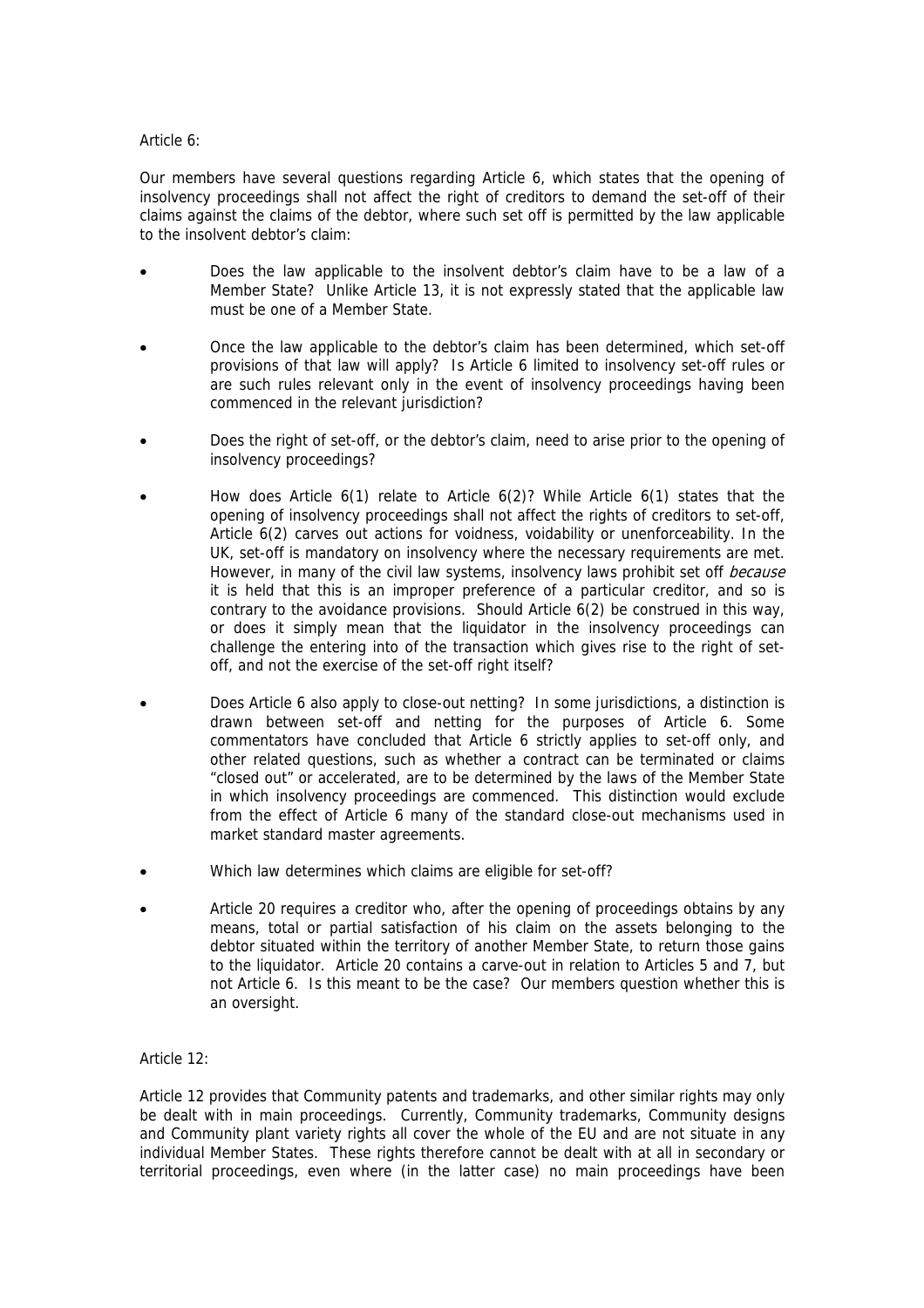opened. This may be problematic if territorial proceedings are opened under Article 3(4)(a) on the ground that it is not possible to open main proceedings in the territory in which the debtor has its COMI. Any Community trademarks, designs and plant variety rights would not be covered by the territorial proceedings. The English court held in *Hans Brochier Holdings* Limited that in order for territorial proceedings to be opened under Article  $3(4)(a)$ , any conditions laid down by the law of the Member State within the territory in which the debtor's COMI is situated preventing the main proceedings being opened must be absolute and not temporary. If this view is correct, then it will not be possible to open main proceedings at all, potentially leaving assets falling within Article 12 out of the insolvency proceedings.

#### Article 13:

This article provides a potential defence to claims for transaction avoidance, by providing that the avoidance rules of the Member State in which proceedings are opened shall not apply if the person who benefited can show that the act is subject to the law of another Member State and that law does not allow any means of challenging that act in the relevant case. Our members query what "subject to" means in this context. For example, is the giving of security "subject to" English law if English law is the governing law of the security document? Is a payment made under a contract at a time when there were insufficient assets to pay all creditors "subject" to the law governing the contract under which the payment was made, or does it depend on where the recipient was located?

Our members also query whether, once the applicable law is decided, Article 13 involves a consideration of the insolvency law of that jurisdiction even if no insolvency proceedings have been commenced there. For example, if a transaction is governed by English law, and a liquidator or administrator would be able to challenge the transaction, but insolvency proceedings had not been commenced in the UK, can that transaction be challenged? If fo, what hardening period should be used?

#### Article 15:

The recent case of Syska (Elecktrim SA) v Vivendi Universal SA & Ors [2009] EWCA Civ 677 has given some guidance on the English court's interpretation of the exception contained in Article 15. The Court of Appeal held that proceedings commenced by way of execution would be governed by the law of the Member State where the insolvency is proceeding (under Article 4(1)), while proceedings commenced to establish liability will fall under the Article 15 exception, and be governed by the law of the Member State in which that law suit is pending. The court argued that until a particular claim is ascertained, it has no relevance to insolvency proceedings at all. It is only once a party obtains a decision on the merits of a case that he is able to join the body of creditors with claims in the insolvency. The Court of Appeal stated that Articles 4 and 15 are not in conflict, but each has its own sphere of operation.

Our members understand that there are discrepancies in Member States' language versions of the text of Article 15. The English text states that the exception applies to lawsuits pending "concerning an asset or a right of which the debtor has been divested". Our members are aware that there are differences between the English text, and the German, Danish, Czech, Greek, Hungarian, Polish, Portuguese, Swedish, Spanish, Bulgarian and Austrian texts. It is likely that there will be difficulties arriving at an autonomous meaning for the Regulation which will apply in all Member States.

There have also been differing decisions made in Member States regarding the application of the words "the effects of insolvency proceedings on lawsuits pending". For example, the Austrian court has taken the view that it should first consider which Austrian insolvency procedure is the equivalent to that commenced in the State of opening, and then how such an equivalent Austrian proceeding would affect the lawsuit pending. However, the English court (in Mazur Limited v Mazur Media GmbH) instead looked at whether English law provided for a stay to be granted in respect of English legal proceedings if a company were subject to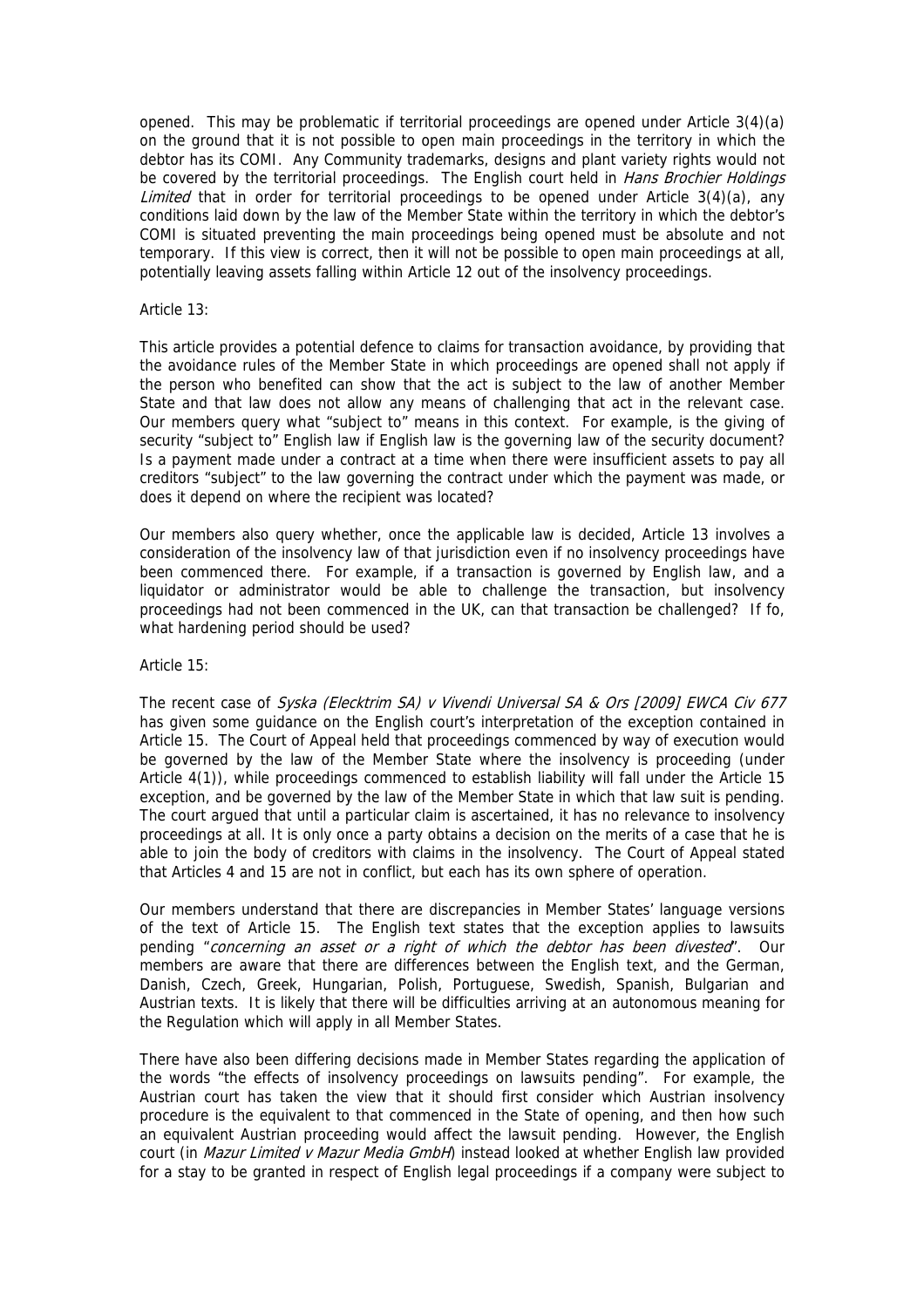foreign insolvency proceedings. The Virgos Schmidt Report comments (see para. 92) that in cases where the effects of the insolvency proceedings are governed by the laws of a Member State different to that where the insolvency proceedings are opened, the effects of the insolvency proceedings are those effects which would be attributed to a domestic proceeding of the same nature as that opened in the other Member State. This lends support to the Austrian court's view. However, our members are concerned that it may not always be easy, and it may even be impossible, to establish which domestic insolvency proceeding most closely resembles that opened in the other Member State.

If the Austrian interpretation is correct, then a further question arises - how should the court decide which is the equivalent domestic proceeding? Should the court look at the description of the foreign insolvency proceeding, or the effects and powers which it gives to the officeholder?

Our members are also concerned that, once the court has decided which is the equivalent insolvency proceeding to consider, it is not always clear whether the application of a proceeding of an equivalent nature will result in a stay. Under the English administration regime, whether or not an action is stayed would depend on whether either the administrator or the court gave permission for the proceedings to continue or not. Would the court have to look at the likelihood of the administrator or the court consenting to the legal proceedings continuing? Or would a more simplistic approach have to be taken, concluding that as English administration proceedings result in a *prima facie* stay of legal proceedings, the English legal proceedings should be stayed?

## **Opening of Proceedings**

Q18 - Does the definition of Court create any difficulties in terms of 'extra-judicial' insolvency proceedings, if so, what are those difficulties and how might they be overcome? In particular, have any difficulties been encountered in the recognition of insolvency proceedings which are not opened by an order of court, e.g. voluntary arrangements and have any difficulties been encountered in the current regime whereby creditor voluntary liquidations must be confirmed by the Court under Rule 7.62 of The Insolvency Rules 1986 before they are brought within the scope of the Regulation?

On the whole Member States' courts appear to be giving effect to the wide definition of "court" in Article 2(d) of the Regulation and so we are not aware of the definition causing wide-scale difficulties. See for example the decision of the Italian court in *Eurofood*<sup>[18](#page-13-0)</sup> (where it was held that the Ministry of Industry was a competent body of a Member State empowered to open insolvency proceedings) and the decision of the English court in  $Re$ Salvage Association<sup>[19](#page-13-1)</sup> (where it was held that "court" should be given a wide meaning so as not to be limited to organs of the State but should apply to any body being competent in that Member State to resolve upon (or open) the insolvency proceedings in question). These interpretations should mean that problems in terms of recognition of insolvency proceedings which are not opened by an order of the court in the formal sense are less likely to arise. However, it should be noted that the German court in the *Hans Brochier* case<sup>20</sup> refused to recognise administration proceedings commenced via the out-of-court route on public policy grounds (see also our answer to question 22). While the German courts did not rely on the argument that the proceedings were not opened by a court and the facts in this case were

<span id="page-13-0"></span> $18$ 18 Rivista di diritto internazionale privato e processuale, n. 2, April - June 2007, p.457-467, Consiglio di Stato, Section

<span id="page-13-1"></span>VI, 25 January 2007 n.269.<br>
[2003] All E.R. 265, Chancery Division, 9 May 2003.<br>
20 **10004 N.1226 1221/06** Lazal Crypt of Nanombers 15

<span id="page-13-2"></span><sup>20 8004</sup> IN 1326 1331/06, Local Court of Nuremberg, 15 August 2006.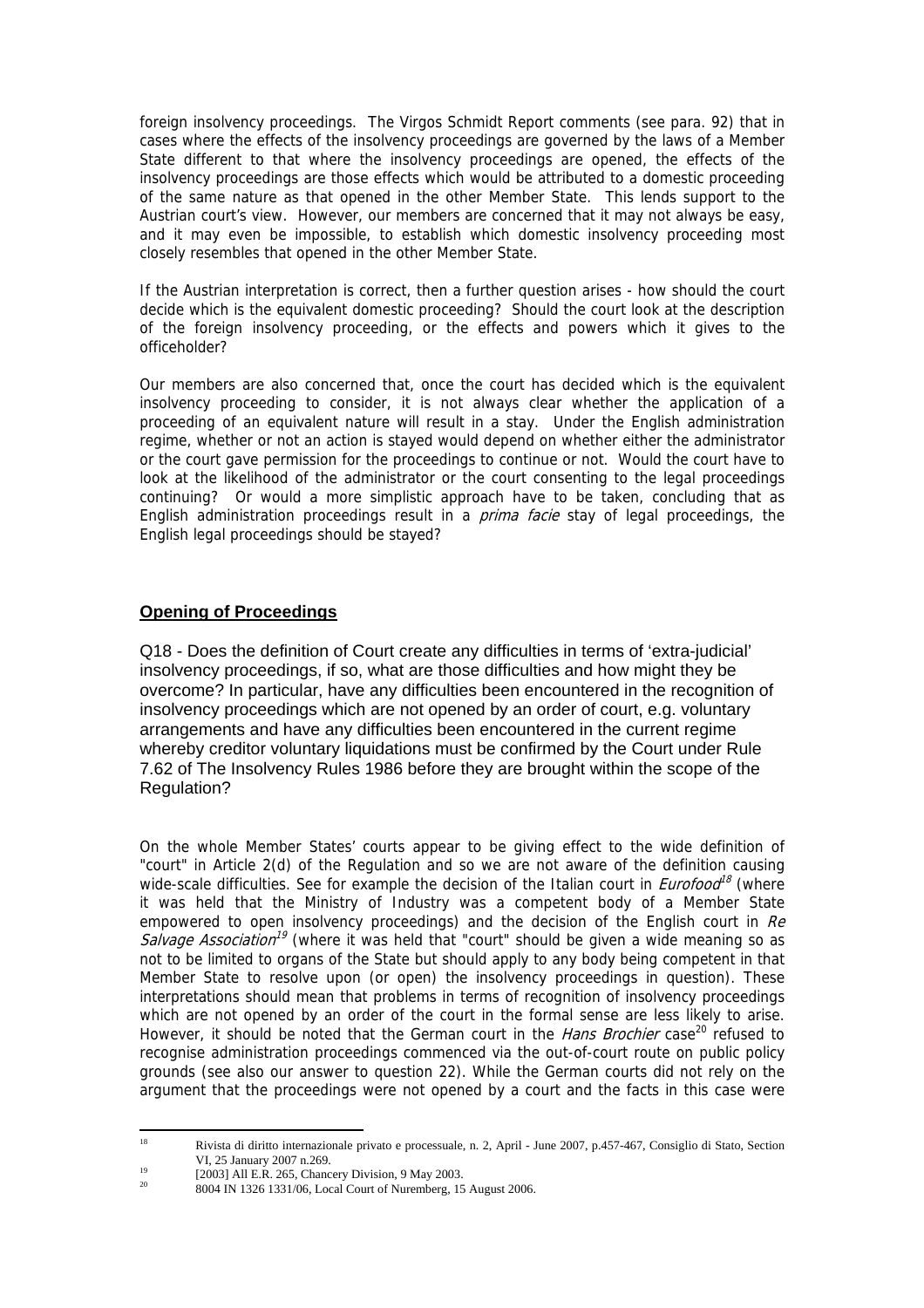quite unique, we are of the view that further problems in relation to the recognition of out-ofcourt appointments of administrators are likely to arise in the future (and that this may be caused by the lack of any formal court involvement in the appointment). Indeed it is often advised that, where there is a cross-border element, administrators be appointed in court in order to avoid any potential recognition problems.

Q19 - Is the time at which proceedings are opened clear in relation to any given insolvency proceedings in any Member State and, if not, what difficulties does this cause?

The time at which insolvency proceedings are commenced is important for a number of reasons under the Regulation. For example, once main proceedings have been commenced in a particular Member State, the courts of the other Member States are required to recognise those proceedings and so they will want to know if and when such proceedings have been commenced. Furthermore, by virtue of Article 43, the effects of the provisions of the Regulation only operate once insolvency proceedings are opened. A doubt as to when insolvency proceedings are opened could also impact on the application of Articles 5 – 15 and could give rise to further conflicts of law.

In *Staubitz Schreiber* the  $ECJ<sup>21</sup>$  held that insolvency proceedings are only opened when a judgment opening the insolvency proceedings is delivered. However, the ECJ did not have to consider some of the complexities that can arise in relation to some Member States' insolvency proceedings. For example, certain Member States backdate the commencement of proceedings to the date when the application for insolvency proceedings was filed<sup>22</sup>. This is sometimes referred to as "relation-back". The question therefore arises as to whether proceedings are "opened" (for the purposes of Article2(f) of the Regulation) on the date specified in the national legislation, applying any "relation-back" concept, or on the date on which the order opening the proceedings is made.

In *Eurofood*, the ECJ held that the appointment of the Irish provisional liquidator commenced main proceedings and so it was not necessary for the court to consider the relation-back principle and whether the Irish winding up proceedings were commenced on the date of the petition or the date of the winding up order. However, the Advocate General in the *Eurofood* case expressed the opinion that the national law of the Member State where the insolvency proceedings are commenced is to determine when those insolvency proceedings are commenced. Accordingly, winding-up proceedings whose commencement is deemed by national law to date back to the date of presentation of the winding-up petition will be commenced for the purposes of the Regulation from the date the petition was presented. In the absence of any dicta from the ECJ on this point, we are of the view that the Advocate General's opinion remains persuasive. While it could be argued that the Advocate General's view is consistent with Article 4(2) of the Regulation that the law of the State of opening should determine the effects of the insolvency proceedings (including, although not specifically listed in Article 4(2), the time at which those proceedings are deemed to be commenced), such an approach could cause problems across the EU. There may be a pending petition in a Member State whose insolvency laws contain backdating provisions at a time when the courts of another Member State are requested to open main proceedings; the courts of that other Member State may be unaware of the petition or, even if they are aware of it, it may not be clear at that time whether any order will be made on the basis of the petition in the first Member State.

There are also problems in the case of an English creditors' voluntary liquidation which only falls within the scope of the Regulation once it has been confirmed by the court. It is not

<span id="page-14-0"></span> $21$ <sup>21</sup> C-1/04, 17 January 2006.

<span id="page-14-1"></span>An example would be English liquidation proceedings where the winding up is deemed to commence at the time of the presentation of the petition for the winding-up, rather than the date of the court order. A similar principle applies in relation to an Irish liquidation.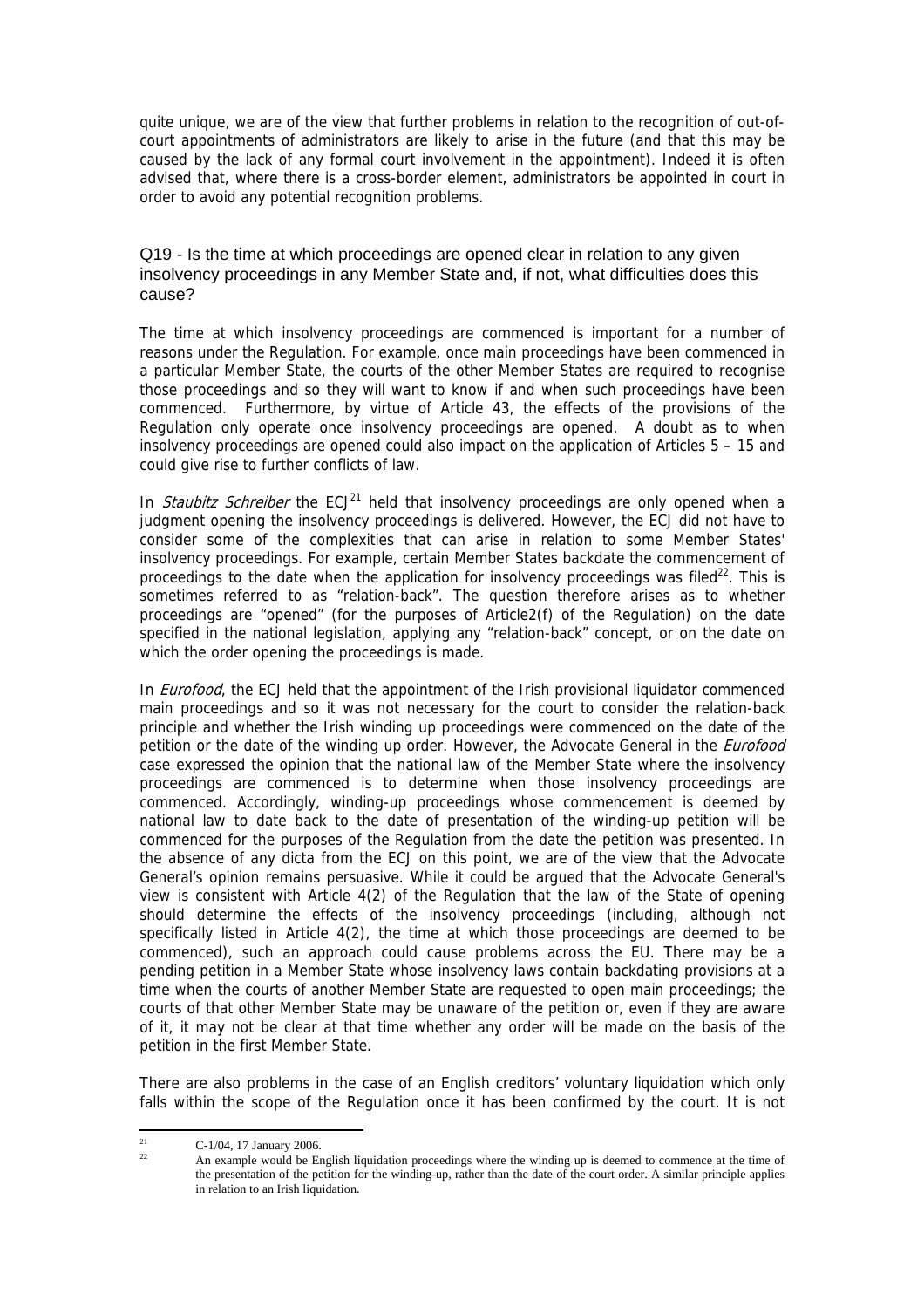clear whether such a liquidation would be deemed to have commenced, for the purposes of the Regulation, on the date on which the shareholders' resolution commencing the liquidation was passed or the date of the court confirmation. Since the creditors' voluntary liquidation would not be a proceeding falling within the scope of the Regulation without the court confirmation, it seems likely that, for the purposes of the Regulation, the proceedings will be deemed to have commenced on the date of the court confirmation. However, contrary arguments could be made.

It is also worth noting that Annex B of the Regulation has now been amended for the UK to include a winding up within the context of an administration, presumably to cover the administrator's power to make distributions to creditors under the provisions added by the Enterprise Act 2002. Timing problems also arise in this respect. When an administrator is appointed, he or she will not generally know (until investigations have been made) whether it will be possible to rescue the company (the primary purpose of administration) and the decision to make distributions to creditors may come at a later stage. If a winding up within the context of an administration is to be available as a secondary proceeding, whereas administration generally is not available as a secondary proceeding, does this mean that an administration can only be commenced as a secondary proceeding in circumstances where the administrator knows in advance that a rescue will not be possible and that he or she will be realising the assets in order to make a distribution to creditors?

Given the above issues we are of the view that an amendment to the Regulation is needed to give greater clarity to the meaning of the expression "the opening of insolvency proceedings" under the Regulation and that, in the interests of transparency, this should be when the relevant order or court confirmation is made. We are aware, however, that given the differences in national laws as to when the various proceedings are opened this may be a challenge.

## **Group Companies**

Q20 - Is the lack of special provisions dealing with group companies detrimental to the efficiency and effectiveness of cross border insolvency proceedings and, if so, in what way and how might this be addressed?

It has been widely suggested that one of the weaknesses of the Regulation is that it contains no provisions relating to groups of companies. If, as is commonly the case, a group is organised by way of a number of separately incorporated subsidiary companies in different Member States, separate insolvency proceedings will need to be commenced in respect of each subsidiary company; there are no provisions which allow such companies to enter into a single set of consolidated insolvency proceedings and the provisions on co-ordination between main proceedings and secondary proceedings do not apply when separate parts of the same enterprise have been incorporated in the form of separate legal entities. By contrast, where a company trades through a number of branch offices in different jurisdictions, the court will only need to consider the COMI of the single legal entity although it may be possible to commence secondary proceedings in relation to the branch offices if these constitute "establishments" (and the activities of the branch offices may well have a bearing on the location of the company's COMI).

It will often be beneficial for the assets of separate legal entities which are part of the same group to be administered under a single insolvency process, for example, so as to avoid splitting up the business sales process which could cause a considerable loss of value to the assets of the group as a whole or to enable an easily coordinated continuation of the business trade while a reorganisation takes place. Furthermore, having one set of insolvency officeholders appointed in respect of each company within the group is likely to promote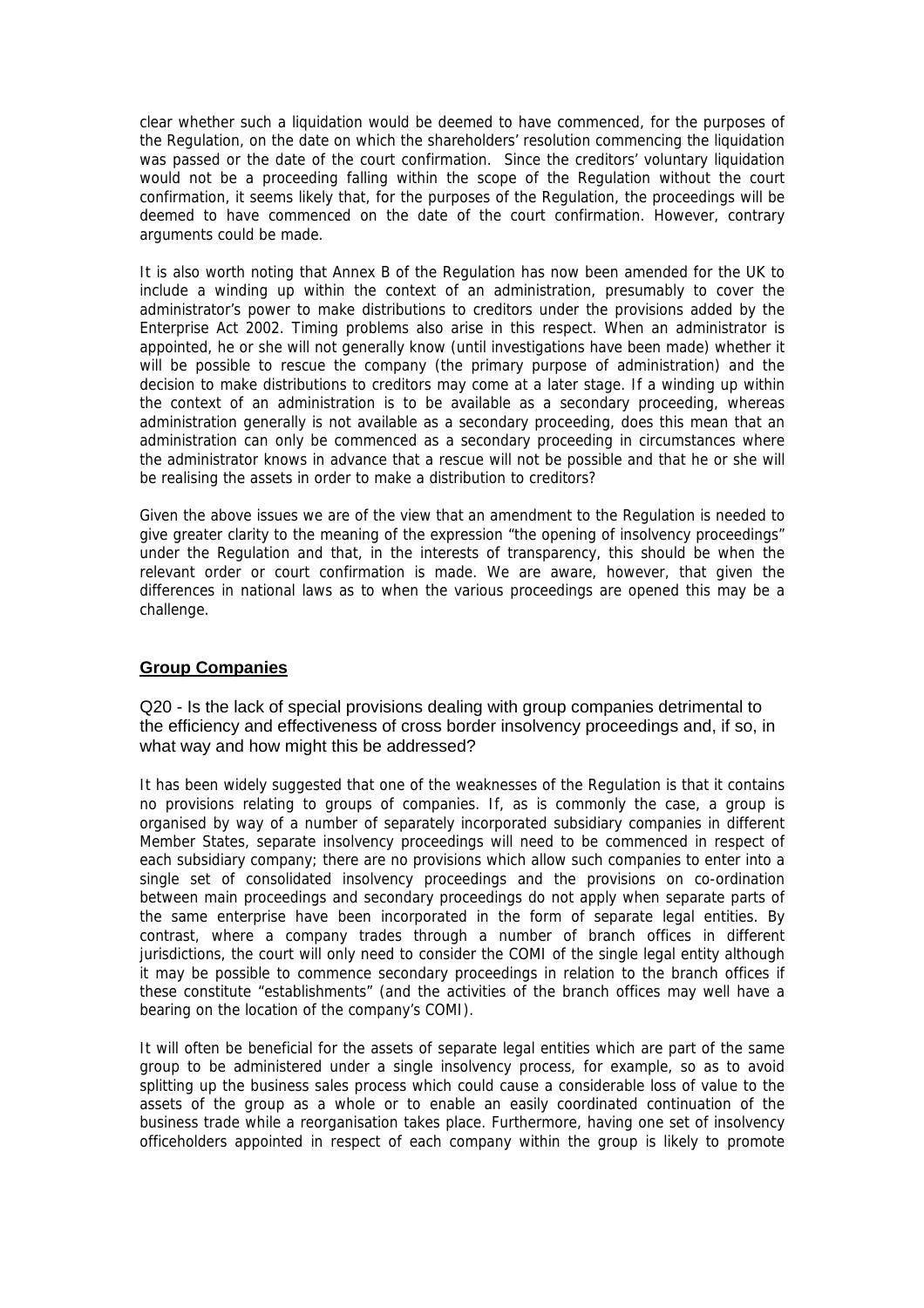efficiency and effectiveness<sup>23</sup> as it could save time and costs and make the administration of the insolvency or reorganisation proceedings more efficient. Weighed against this, however, is the fact that each legal entity may have different creditors and a consolidation (on a group basis) may prejudice those who intended to deal with a particular entity in the group.

Prior to the ECJ decision in *Eurofood*, the UK courts were prepared to appoint the same administrators in respect of various foreign subsidiaries of a UK parent company on the basis that, in each case, the subsidiaries were being managed by the parent so that the centres of main interests of the subsidiaries were in the UK $^{24}$ . Similar decisions were made by the Hungarian court in *Parmalat<sup>[25](#page-16-2)</sup>*, the German courts in *Hettlage<sup>[26](#page-16-3)</sup>*, *ZENITH*<sup>[27](#page-16-4)</sup> and *HULKA*<sup>[28](#page-16-5)</sup>, the Belgian court in *Sprl Gabriel Tricot<sup>[29](#page-16-6)</sup>* and the French court in  $EMTEC^{30}$  $EMTEC^{30}$  $EMTEC^{30}$ . If it is properly determined that the COMIs of the subsidiaries are in the same jurisdiction as the parent company (on the basis of factors which are both objective and ascertainable to third parties), this does not seem objectionable or contrary to the intentions of the Regulation.

In *Eurofood*, the ECJ held that the registered office presumption in Article3(1) of the Regulation should only be rebutted if factors which are both objective and ascertainable to third parties enable it to be established that an actual situation exists which is different from locating the debtor's COMI at its registered office. If the company carries on business in the territory of the Member State where its registered office is situated, the mere fact that its economic choices are or can be controlled by a parent company in another Member State will not be enough, of itself, to rebut the registered office presumption. A parent company may, however, do more than control the "economic choices" of its subsidiary and the ECJ judgment leaves open the question of what level of parental control would be sufficient to rebut the registered office presumption and to lead third parties to conclude (based on objective and ascertainable factors) that the subsidiary has its COMI in the same jurisdiction as its parent's. It is clear that the ECJ decision has not prevented courts, in particular circumstances, from concluding that all subsidiaries within a group have their respective COMIs in the same place. For example, in the *Eurotunnel* case, the French court was prepared to place companies with their registered offices in Member States other than France into sauvegarde proceedings based on the control exercised by the French parent company<sup>31</sup>. Furthermore, in Lennox Holdings PLC the English court was prepared to place two Spanish registered subsidiaries of an English parent into administration<sup>32</sup>. The question arises, however, as to whether the English court would have been able to reach the decisions it did in MG Rover<sup>[33](#page-16-10)</sup> and Collins & *Aikman*<sup>[34](#page-16-11)</sup> if these cases had been heard after the ECJ's decision in *Eurofood*. Ultimately this will depend upon the evidence put before the court but it may be that the *Eurofood* decision has raised the evidential bar that has to be overcome to show that a subsidiary has its COMI in the same place as its parent company.

It is a separate question as whether the consolidation provisions in certain Member States (such as Italy), whereby an insolvency officeholder appointed in respect of one company may be able to extend those insolvency proceedings to other companies in the group, should enable any insolvency proceedings in respect of a parent company to be extended to its subsidiaries, even if the subsidiaries have their COMIs or any establishments outside the jurisdiction in which the insolvency proceedings in respect of the parent company were

<span id="page-16-0"></span> $23$ <sup>23</sup> One of the overriding aims of the Regulation – see recital 8.

<span id="page-16-1"></span><sup>&</sup>lt;sup>24</sup><br>See, for example, the *Daisytek*, *Crisscross*, *MG Rover* and *Collins* & *Aikman* decisions.<br><sup>25</sup><br>IDI IE 1276/04, District Court of Budapest, June 14, 2004.<br><sup>26</sup><br>27 15 N 154/04, District Court of Munich, 4 May 2004

<span id="page-16-2"></span>

<span id="page-16-3"></span>

<span id="page-16-4"></span><sup>&</sup>lt;sup>27</sup> 25 IN 154/04, July 1, 2004.

<span id="page-16-5"></span> $\frac{28}{29}$  2 IN 133/04, August 2, 2004.

<span id="page-16-6"></span>

 $^{29}$  0 ZIP 2005, 1641.<br>
Unreported, Tournai Commercial Court, 24 May 2005 and unreported, Mons Court of Appeal, 24 April 2006.

<span id="page-16-8"></span><span id="page-16-7"></span>

<sup>1000</sup> Unreported, Commercial Court of Nanterre, 1 February 2006 and 15 February 2006.<br>RG 07/05764, jurista No. 2007/346870 and RG 07/05752, jurista No. 2007/354294, Tribunal de commerce de Paris, 15 January 2007; Bull. Joly 2007 p.459; Court of Appeal of Paris; 3rd court, Section B, 29 November 2007.<br>
[2009] B.C.C. 155, Chancery Division, 20 June 2008.

<span id="page-16-9"></span>

<span id="page-16-10"></span>Unreported, Chancery Division, Birmingham District Registry, 18 April 2005; unreported, Chancery Division, Birmingham District Registry, 11 May 2005.

<span id="page-16-11"></span>Birmingham District Registry, 11 May 2005. 34 Unreported, Chancery Division, 15 July 2005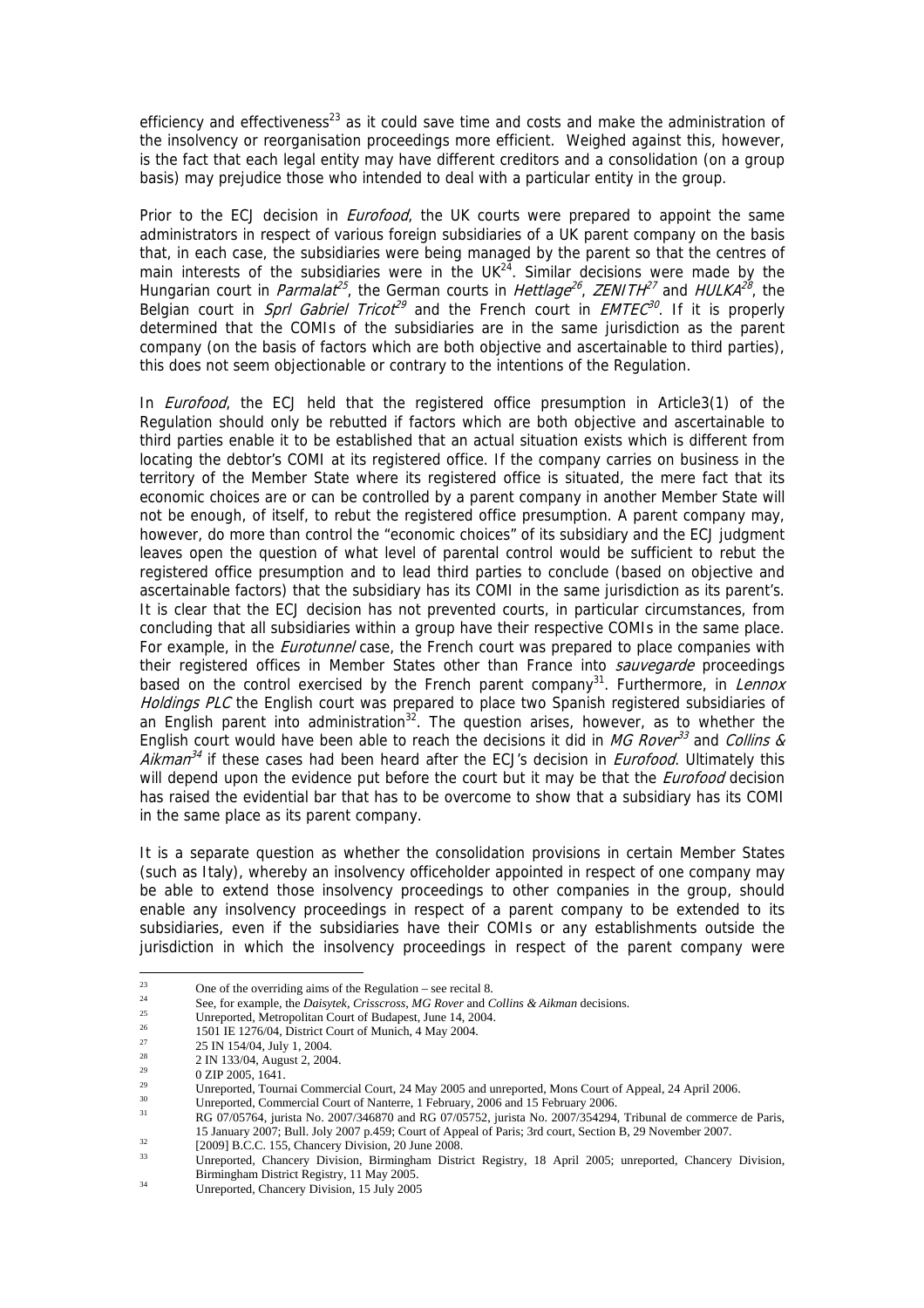<span id="page-17-0"></span>commenced. The Regulation requires that each company is treated separately and so such consolidation provisions may be seen as being contrary to the jurisdiction rules in the Regulation. Clarification on this issue would be welcome.

It is arguable that it is the failure on the part of the Regulation to deal explicitly with the insolvency of groups of companies that led to some of the early conflicts of jurisdiction (in cases such as *Daisytek* and *Eurofood*). It should be noted, however, that many of these conflicts are now being resolved and that fewer conflicts are occurring in practice as the workings of the Regulation become more familiar. However, national courts are often faced with a practical dilemma. On the one hand, it is not always the case that every company in a group has its COMI in the same country. On the other, there would be significant benefits, in terms of the efficient realisation of those group's assets, if those companies were subject to the same insolvency regime. Faced with these conflicting interests, national courts may come under pressure to find that the COMI of a number of group companies are in the same place. Even bearing in mind the principle of recognition embodied in Article 16, this will inevitably lead to some conflicts between different national courts over where the centre of a COMI may lie and often leads to a race to the courts.

Whilst our members recognise that the lack of special provisions dealing with group companies is detrimental to the efficiency and effectiveness of cross border insolvency proceedings, this is not an easy issue to resolve. The conflict between group structures created for strategic business reasons and the absence of a legal concept of group has been the subject of extensive debate in domestic law for a number of years. Our members are of the view that any attempt to incorporate a concept of "group" into the Regulation would need to be afforded significant further consideration.

# **General Technical Issues**

# Recognition and enforcement of insolvency proceedings and judgements

Q21 - Are there any problems with the interaction of the Regulation with the Judgments Regulation/Brussels I, not just in terms of the application of the enforcement provisions of the Judgments Regulation/Brussels I but also in terms of the insolvency exception in Article 1(2)(b) of the Judgments Regulation/Brussels I? If so, what practical difficulties do they create?

Recital 6 to the Regulation provides that it is confined to provisions governing jurisdiction to open insolvency proceedings and judgments which are delivered directly on the basis of insolvency proceedings and are closely connected with such proceedings. Issues may therefore arise as to whether a particular action taken by an insolvency officeholder or a proceeding brought against the insolvent company is an insolvency issue (and so within the scope of Article 3 of the Regulation). If the action or proceeding is not "closely connected" with the insolvency proceedings, it may be governed by a different regime, such as the Brussels Regulation on jurisdiction and the recognition and enforcement of judgments in civil and commercial matters (Council Regulation 44/2001 (EC)) (the "Judgments Regulation").

Article1(2)(b) of the Judgments Regulation excludes from its scope "bankruptcy proceedings relating to the winding-up of insolvent companies or other legal persons, judicial arrangements, compositions and analogous proceedings". When analysing the equivalent provision in the 1968 Brussels Convention (the "Brussels Convention"), the ECJ held that actions directly derived from insolvency and in close connection with the insolvency proceedings are excluded from the operation of the Brussels Convention<sup>35</sup>. The question is

 $35$ 

<sup>35</sup> Case 133/78 *Gourdain v Nadler* [1979] E.C.R. 733, recently considered and applied by the ECJ, in relation to the whether specific actions brought in the context of insolvency proceedings fell within the exclusion in Article1(2)(b) in the Judgments Regulation, in Case 111/08 *SCT Industri AB v Alpenblume AB* [2009] All ER 47 and *Case C-292/08,*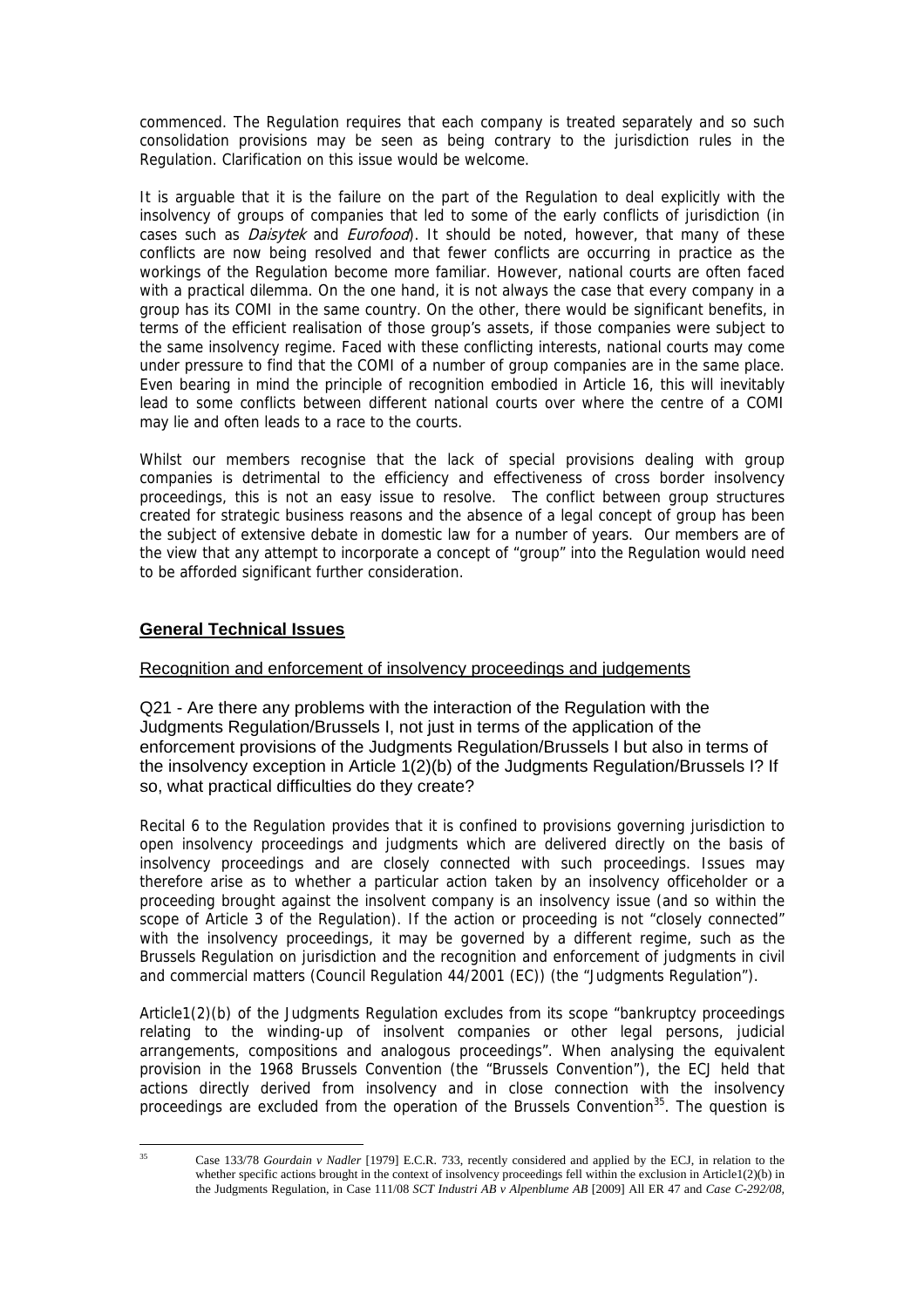whether the claim relates to a legal provision specifically applicable to insolvency or which is intrinsic to, rather than consequential upon, the insolvency, or is instead a claim arising under general law.

The ECJ has recently had to consider the above issues and held that Article 3(1) of the Regulation conferred international jurisdiction on the Member State where insolvency proceedings were opened, to hear and determine actions which derive directly from those proceedings and which are closely connected with such proceedings. Therefore, the courts of the Member State within the territory of which insolvency proceedings have been opened have jurisdiction to decide an action, in the context of insolvency, to set a transaction aside that is brought against a person whose registered office is in another EU Member State<sup>36</sup>.

Following the ECJ's decision, the relationship between the Regulation and the Judgments Regulation could now be summarised as follows. Where the claim is one that only an insolvency officeholder could bring (and thus is dependent on insolvency proceedings having been opened) it is likely that jurisdiction to hear the claim will be governed by the Regulation. However, if the claim is one arising under general law (i.e. the claim does not require insolvency proceedings to have been opened in order for it to be brought) then it is likely that the Judgments Regulation will govern jurisdiction to hear the claim. However, it may not always be easy to identify which of the categories above the claim will fall into. Perhaps reflecting this difficulty, the ECJ have recently handed down two judgments which concern the scope of the exclusion in Article1(2)(b) of the Judgments Regulation<sup>37</sup>.

As well as questions of jurisdiction the relationship between the Regulation and the Judgments Regulation is important in the context of the recognition and enforcement of judgments<sup>38</sup>. We note that there is some debate as to applicability of previous ECJ case law on the Judgments Regulation when considering the recognition and enforcement of judgments under the Regulation. The Swedish Court of Appeal<sup>39</sup> has held that Article 25 of the Regulation means that a Spanish Judgment<sup>40</sup>, handed down pursuant to Spanish insolvency law against two Swedish registered companies, would be enforced in Sweden, even though the Swedish registered companies had not had an opportunity to be heard in the Spanish court proceedings. The Swedish Court of Appeal held that when determining whether a judgment could be enforced under Article 25 of the Regulation previous case law under the Judgments Regulation was irrelevant<sup>41</sup>. However, as Article 25(1) of the Regulation provides that part of the Judgments Regulation is to govern the enforcement of judgments falling within the scope of that Article, it could be argued that decisions of the ECJ on the enforcement of judgments under the Judgments Regulation should be relevant in relation to the enforcement of judgments under Article 25(1) of the Regulation. When reaching its decision the Swedish Court of Appeal referred to one of the key purposes of the Regulation, to improve the efficiency and effectiveness of insolvency proceedings with a cross-border element. This indicates to us that the Swedish Court of Appeal viewed the question of enforcement of a judgment under Article 25 of the Regulation, even thought that Article refers to parts of the Judgment Regulation, as a question which fell to be considered taking into account the specific aims of the Regulation. This may mean that a different decision

 $\overline{a}$ 

*German Graphics Graphische Maschinen GmbH v Alice van der Schee (acting as liquidator of Holland Binding BV)*, 10 September 2009. 36 Case 339/07, *Seagon v Deko Martin Belgium NV*. 37 Case 111/08 *SCT Industri AB v Alpenblume AB* and *Case C-292/08, German Graphics Graphische Maschinen GmbH* 

<span id="page-18-0"></span>

<span id="page-18-1"></span>

<span id="page-18-2"></span>*v Alice van der Schee (acting as liquidator of Holland Binding BV)*.<br><sup>38</sup> Article 25(1) provides for the recognition and enforcement of judgments which concern the course and closure of insolvency proceedings and judgments which are directly derived from and are closely linked with insolvency proceedings. Such judgments are to be enforced in accordance with Articles 31 to 51 (with the exception of Article 34(2)) of the Judgments Regulation. The recognition of such judgments is to be automatic under Article 16 of the Regulation.<br>  $\ddot{O}$  4988-08; Svea Court of Appeal; 21 October 2008.

<span id="page-18-3"></span>

<span id="page-18-4"></span><sup>&</sup>lt;sup>40</sup> The judgment concerned preservation measures.

<span id="page-18-5"></span>This was particularly pertinent as the ECJ had held that preservation measures that are ordered ex parte and are intended to be enforced without service on the parties affected (the Spanish judgment fell within this description) do not fall within the scope of the Judgments Regulation (*Bernard Denilauler v. SNC Couchet Fréres* [1980] E.C.R. 1553).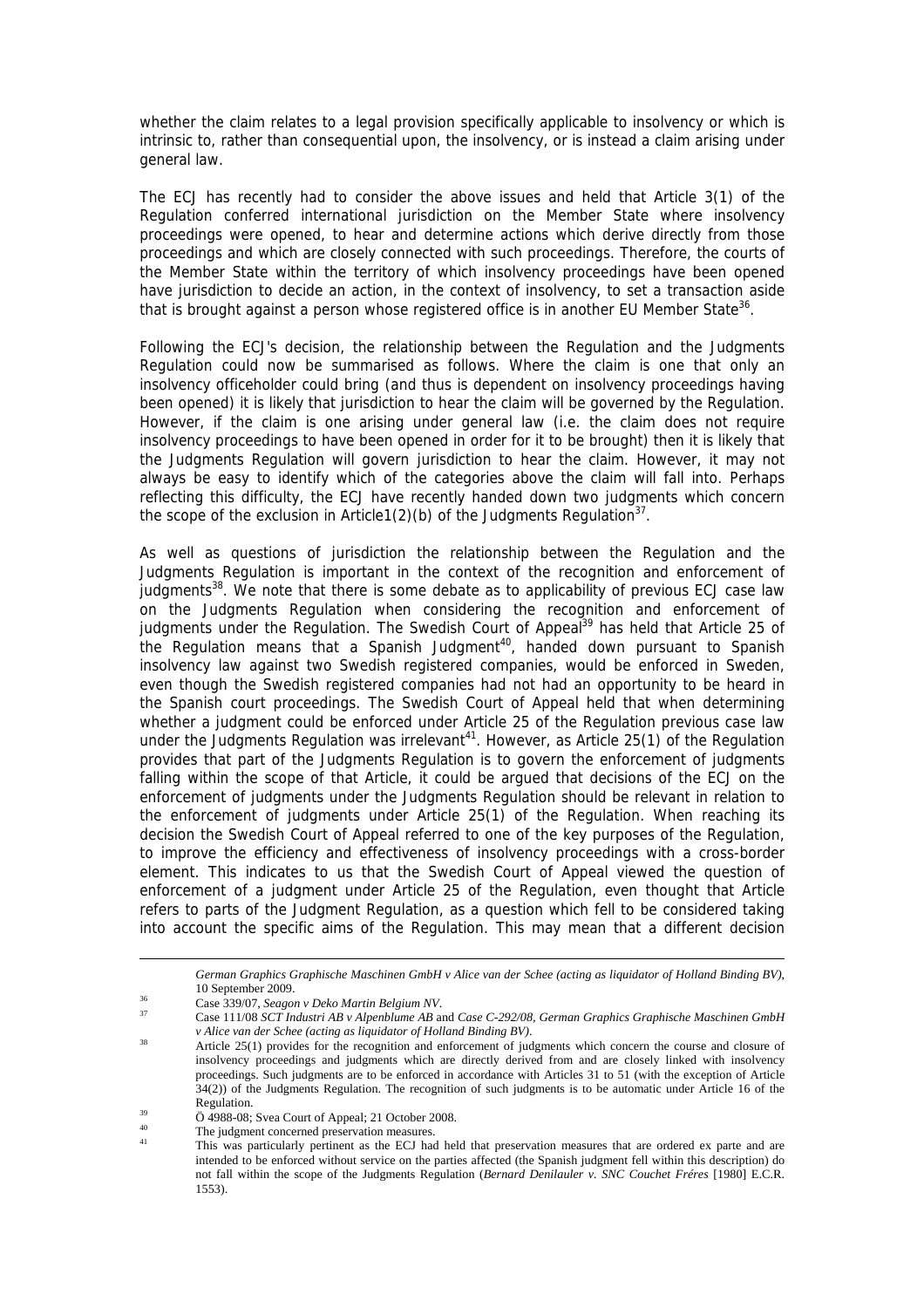would be reached as to whether a judgment should be enforced under Article 25(1) of the Regulation than in previous cases solely concerning the Judgments Regulation. Clarification on the applicability of previous case law on the Judgments Regulation to Article 25 of the Regulation would be beneficial. We note that the ECJ in *Eurofood* held that a Member State may refuse to recognise a judgment opening insolvency proceedings where the decision was taken in flagrant breach of the fundamental right to be heard. Accordingly, it could be argued that a Member State should be able to refuse to enforce a judgment which falls within Article 25(1) of the Regulation where the party against whom that judgment is to be enforced did not have a right to be heard. It is not known if the Swedish Court of Appeal considered the application of the principles set out by the ECJ in *Eurofood* but our view is that the same considerations should apply in relation to judgments opening insolvency proceedings and judgments covered by Article 25 of the Regulation.

A further issue arises on the relationship between the Regulation and the Judgments Regulation. This concerns the scope of the Regulation, which is defined in Article1(1) as covering "collective insolvency proceedings which entail the partial or total divestment of a debtor and the appointment of a liquidator<sup>42</sup> and the exclusion in Article1(2)(b) of the Judgments Regulation for "*bankruptcy proceedings relating to the winding-up of insolvent* companies or other legal persons, judicial arrangements, compositions and analogous proceedings". These two provisions leave scope for some insolvency/restructuring proceedings to fall between the two regulations (which was probably never intended). This arises because there are some insolvency/restructuring proceedings which are classed as judicial arrangements or composition proceedings and are therefore within the exclusion in the Judgments Regulation, but which fall outside the scope of the Insolvency Regulation. For example in the UK a scheme of arrangement has been held to fall within the exclusion in the Judgments Regulation<sup>43</sup> but is not listed in the UK Annex entries to the Regulation and therefore falls between the two regulations. The effect of this is that ad-hoc national laws are likely to apply to the recognition of a scheme of arrangement in Member States which is likely to make recognition more expensive and less certain. It would be beneficial if this uncertainty and discrepancy between the Regulation and the Judgments Regulation was removed in order to bring greater certainty to the recognition and enforcement of proceedings which fall within them across the EU. Where a proceeding is aimed at rescuing a company which is insolvent or is in financial distress, it is suggested that such a proceeding should be within the scope of the Regulation in order to benefit from the automatic recognition provisions within that regulation and to achieve the wider objectives of the Regulation. In the current economic climate, where new rescue style proceedings (as opposed to more traditional insolvency proceedings) are being introduced by Member States which do not necessarily entail "divestment" and which may not therefore fall within the scope of the Regulation, but are likely to fall within the exclusion in the Judgments Regulation, the issue is likely to be one of growing importance.

We understand that the European Commission is currently conducting a review of the Judgments Regulation. In our view such a review should be joined up with a review of the Regulation on the above issues.

Q22 - Have any Member States relied on the provisions of Article 26 to refuse to recognise insolvency proceedings or to enforce a judgment on the grounds of public policy? If so, please provide examples and state what sort of public policy grounds were raised.

On the whole Member States' courts appear to be applying the guidance set out by the ECJ in **Eurofood that Article 26 should only be applied in exceptional circumstances. See for example** 

<span id="page-19-0"></span> $42$ The particular insolvency and restructuring proceedings to which the Insolvency Regulation applies are then specifically set out for each EU Member State in Annexes to the Insolvency Regulation.<br>See for example *In the matter of DAP Holding NV* [2005] EWHC 1602 (Ch).

<span id="page-19-1"></span>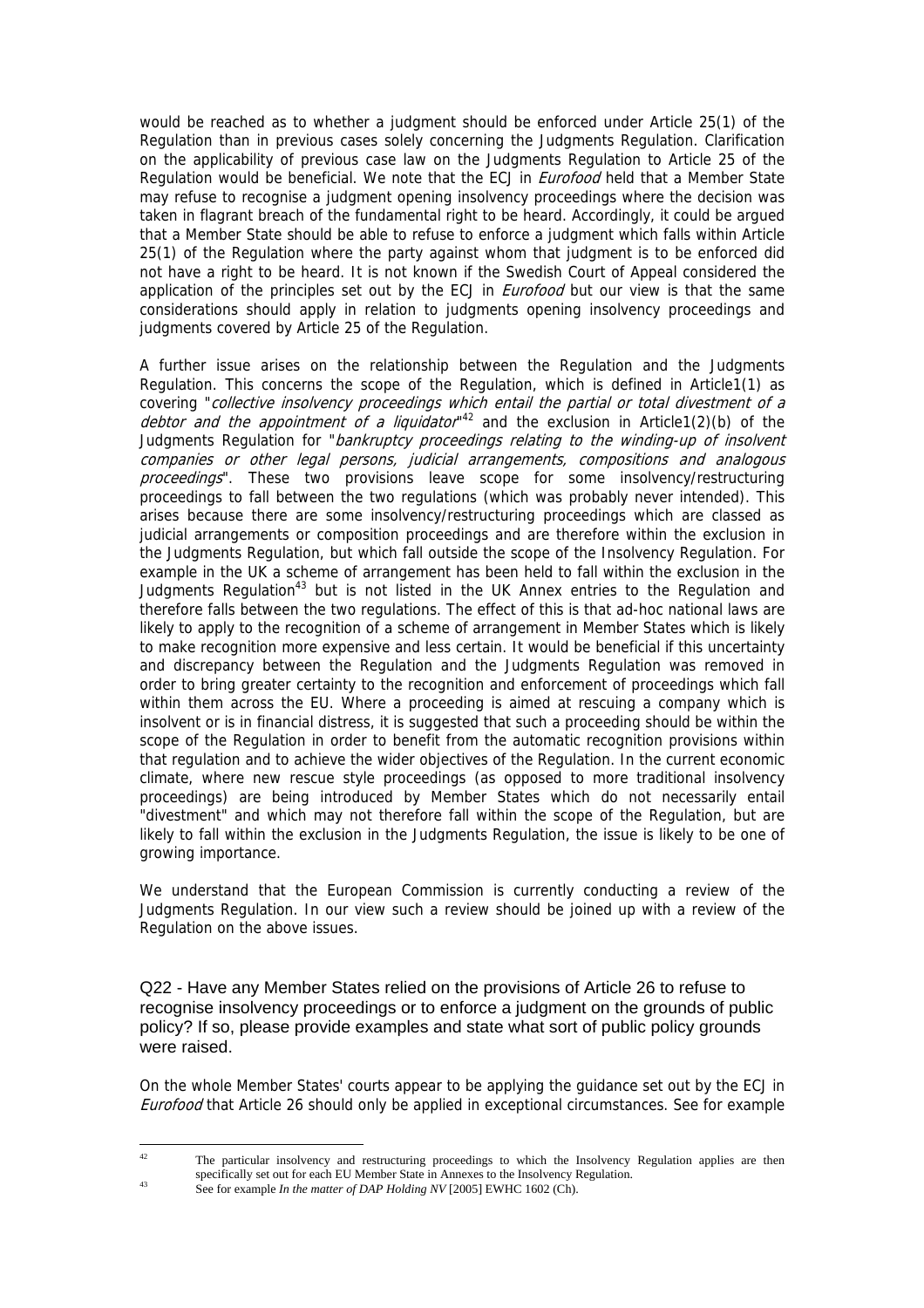the decision of the Luxembourg district court in relation to PIN Group AG S.A.<sup>44</sup> and the Higher Regional Court of Innsbruck[45.](#page-20-1) Both courts recognised insolvency proceedings opened in other Member States, despite arguments being raised that recognition should be refused on Article 26 public policy grounds. However, it should be noted that, in the Hans Brochier case the ECJ's decision in *Eurofood* did not prevent the German court from relying on public policy arguments when refusing to recognise an English administration commenced via the out-of-court route for reasons which could potentially apply to any administration commenced in this manner<sup>46</sup>.

The German court's decision was reached on the following grounds.

- a) The English court had not independently verified its competence to open main insolvency proceedings, but simply relied on unsubstantiated representations made by the directors in the papers filed with the court. This was a fundamental breach of German procedural rules.
- b) Because this was an out-of-court appointment, there was no English court order containing reasons for the decision to open administration proceedings. This represented a breach of German procedural rules, as under German law the substantiation of a court's reasoning for a decision is a fundamental requirement for a fair proceeding<sup>47</sup>.
- c) The English court had not verified the independence of the administrators which was also a fundamental breach of German public policy<sup>48</sup>.
- d) The English administration (by way of the filing of documents with the English court) was only made possible by Hans Brochier Limited's directors concealing the true facts of the case from the English court.

Ultimately, these public policy arguments did not need to be considered by a higher German court because, on 15 August 2006, the English court (on the application of the English administrators) held that Hans Brochier Limited's COMI was in Germany. On 1 October 2006, the Local Court of Nuremberg held the same.

However, the same public policy arguments may be used again in relation to any English administration commenced via the out-of-court route particularly as in such an administration, the English court will not ordinarily: (i) verify whether the jurisdictional representations made by the applicant are correct; (ii) provide reasons for the opening of the proceedings; or (iii) verify the independence of the administrators. It should be noted that a creditor may, however, appeal the decision to open administration proceedings via the out-

<span id="page-20-0"></span> $\overline{44}$ <sup>44</sup> n°113189 du rôle, (District Court) Luxembourg, 21 March 2008.<br> $\frac{45}{2}$  n  $\frac{176}{0.03}$  Higher Regional Grupt Inschnedia 8 July 2009.

<span id="page-20-1"></span><sup>&</sup>lt;sup>45</sup> 1 R 176/08d, Higher Regional Court Innsbruck, 8 July 2008.

<span id="page-20-2"></span><sup>46 8004</sup> IN 1326 1331/06, Local Court of Nuremberg, 15 August 2006.

<span id="page-20-3"></span>In the *Stojevic* case the Austrian Court of Appeal also criticised the fact that English court orders do not contain the reasons for the order but merely set out the terms of the order (8 Ob 135/4t. 17 March 2005). In that case, it was argued that this was a breach of procedural public policy and accordingly Article 26 of the Regulation could be invoked. The Austrian Supreme Court rejected this argument, holding that it was not manifestly contrary to Austrian public policy. The English court responded to the criticisms regarding English court orders by stating that the English insolvency legislation ensures a fair legal process ([2007] BPIR 141, Chancery Division, 20 December 2006). It should be remembered, however, that the English legal system is adversarial rather than inquisitorial and so a court will make a decision on the evidence presented to it (rather than making its own enquiries). Where evidence as to a debtor's COMI is not contradicted or disputed, the English court will not of its own volition enquire into the matter as a German or Austrian court may do. It should also be noted that the Austrian case involved the opening of English

<span id="page-20-4"></span>bankruptcy proceedings by way of a court application (and not an out-of-court appointment as in *Hans Brochier*).<br>It is understood that the German court was particularly critical of the fact that the administrators had pre advised Brochier Limited's directors. It is not uncommon in England for officeholders to be appointed who have previously had some involvement with the company or its creditors, particularly as there are cost advantages of such appointments. As a matter of professional conduct, however, an officeholder cannot take an appointment if he or she has had a "material professional relationship" with the company or individual in relation to which or whom the appointment is taken (see the Department of BIS's Guidance to Professional Conduct and Ethics for persons authorised by the Secretary of State as Insolvency Practitioners).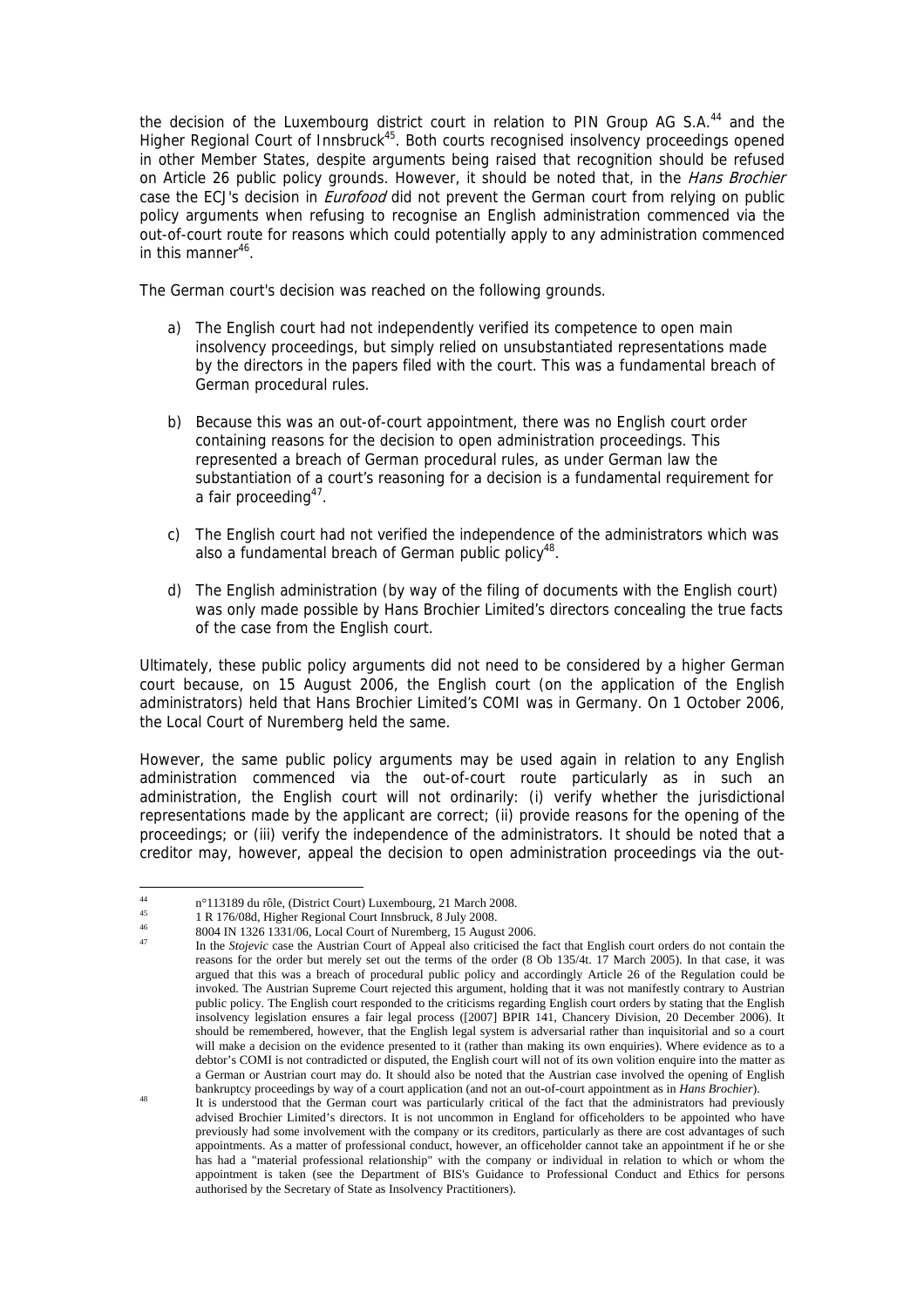of-court route in the UK and, if there is evidence that the administrators are not independent, this would be a ground for their removal. It is not known whether the German court took this right of appeal into account and, if it had, whether its decision would have been different. Furthermore, administration commenced via the out-of-court route is included in the UK Annex A entry and so it is questionable whether public policy arguments should be raised in other Member States which go to the very nature of how such a proceeding is commenced as a matter of English law. As mentioned above such future problems may be avoided by the European Commission issuing guidance that EU Member States cannot refuse to recognise insolvency proceedings opened under the Regulation on grounds of public policy, where the opening of the relevant proceedings have complied with the procedural and legal rules of the Member State opening the proceedings.

In *Eurofood*, the ECJ provided one example where a Member State may refuse to recognise insolvency proceedings opened in another Member State, that is where the decision to open insolvency proceedings was taken in a flagrant breach of the fundamental right to be heard. The Austrian court considered this guidance when recognising the appointment of a German interim insolvency trustee, in particular the comments on the fundamental right to be heard<sup>49</sup>. The Austrian court held that, although the German procedural law relating to the commencement of interim insolvency proceedings, in certain instances of particular urgency, denied the debtor the right to be heard as to whether an interim insolvency trustee should be appointed, there was a comprehensive right for the debtor to appeal such decision. As such there was no fundamental breach of the right to be heard and therefore no breach of Austrian public policy. This very much reflects the policy we have been seeing of only applying Article 26 in exceptional circumstances and such decisions are to be welcomed.

Given the guidance set out by the ECJ in *Eurofood* on the right to refuse to recognise insolvency proceedings opened in another Member State under Article 26 of the Regulation, rights of parties to make representations in relation to the opening of insolvency proceedings and any rights of appeal they may have under Member States' laws are likely to be a key aspect in assessing whether the opening of insolvency proceedings is manifestly contrary to public policy. As, at present, such rights vary widely from Member State to Member State<sup>50</sup>, in order to create a level playing field, we are of the opinion that a standard set of rules in relation to the above should be applied to insolvency proceedings opened under the Regulation.

## Detrimental acts

Q23 - How do the provisions in the Regulation relating to detrimental acts impact on our provisions relating to antecedent transactions? For example, do our antecedent transaction provisions operate successfully in cross-border cases?

See answer to Q 17 - commentary on Article 13.

Our members have little additional experience in this area. There is no case law on Article 13 yet but our members note that, in the ongoing Parmalat case, the Parma court heard expert evidence on the interpretation of Article 13 by two leading QCs in England who came to directly contradictory views on the meaning of "any means of challenging that act in the relevant case".

<span id="page-21-0"></span> $49$ 49 1 R 176/08d, Higher Regional Court Innsbruck, 8 July 2008.

<span id="page-21-1"></span><sup>50</sup> For details on these rights we would refer you to the publication "European Cross Border Insolvency" published by Sweet & Maxwell and edited by Jennifer Marshall. This publication includes a chapter on the insolvency laws of each Member State and information on rights to be heard and rights of appeals are included in sections  $4 - 6$  of each chapter.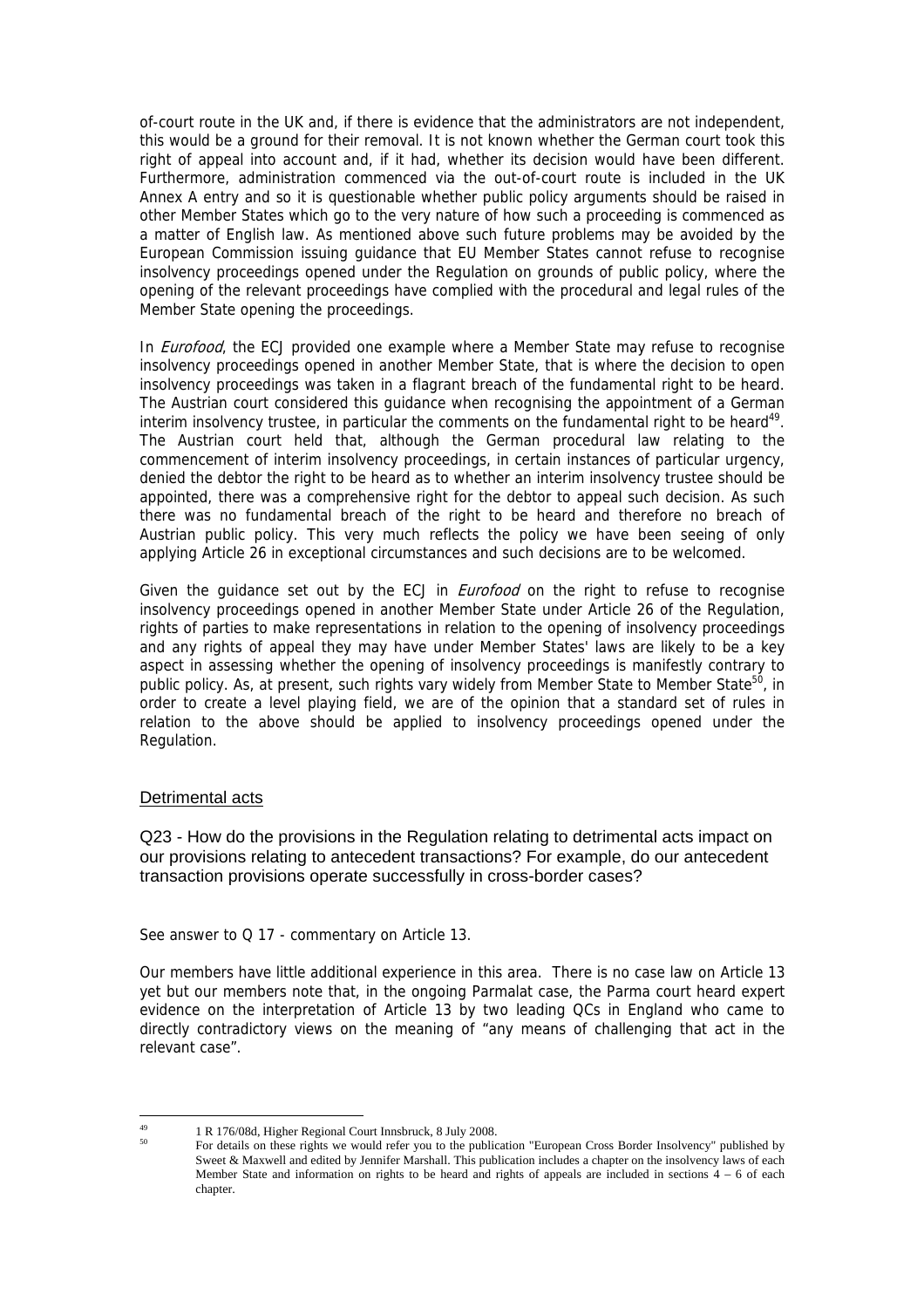## **Publications**

Q24 - Is the lack of mandatory publication across the EU of (main) insolvency proceedings a problem? If yes, what issues arise as a result?

At present where a court of a Member State is faced with an application to open insolvency proceedings it has no way of being sure that main proceedings have not already been opened in another Member State. There is no central EU register of insolvency proceedings and each Member State has its owns rules for the publication of insolvency proceedings opened in its own jurisdiction<sup>51</sup>. This may mean that main proceedings are inadvertently opened in respect of the same debtor in more than one Member State. The opening of two sets of main proceedings in relation to the same debtor can result in a large scale waste of costs. For example, there can only be one set of main proceedings opened in the EU in relation to the same debtor and so further court applications will be needed to remedy the situation and for a time there will be two sets of officeholders with the duplication of expenses this will bring. Furthermore, the opening of two sets of main proceedings can give rise to many difficulties. For example in the *Daisytek* case main proceedings were opened in respect of the German registered company in both England and Germany. Eventually the German main proceedings were replaced by secondary proceedings but difficult questions arose as to the effectiveness of acts carried out by the German officeholder in the now defunct German main proceedings. The German court held<sup>52</sup> that where second main proceedings were opened with knowledge of the first main proceedings then any acts carried out in the second main proceedings will not be effective. If the second main proceedings were opened without knowledge of the first main proceedings then acts carried out in the second main proceedings will be valid. The German court did not discuss what would constitute "knowledge" of the first main proceedings. However, if there was a central EU register of insolvency proceedings, such questions would fall away, as parties would be able to search this register in order to establish whether main proceedings have already been opened. The entries of the register could be classed as constructive notice to the world of the fact that insolvency proceedings have already commenced.

Where main proceedings have been opened in a Member State other than the one in which the company's registered office is located, the insolvency officeholders in the main proceedings have increasingly been seeking to register and publish the judgment opening the main proceedings in the jurisdiction of registered office<sup>53</sup>. We understand that, in part, this process has been undertaken, despite the automatic recognition provisions in the Regulation, in order to make sure that creditors are aware of the opening of insolvency proceedings. Given that, in some cases, main proceedings have been commenced in respect of a number of companies within the same group in one jurisdiction a central EU register of insolvency proceedings would make it easy for interested parties to establish whether a company has been placed into insolvency proceedings in any Member State.

<span id="page-22-0"></span> $51$ We note that in some Member States, including the UK, it can be difficult to be definitively sure whether insolvency

<span id="page-22-1"></span>proceedings have been commenced in relation to a debtor.<br>IX ZB 103/07, German Federal Court of Justice, 29 May 2008.

<span id="page-22-2"></span><sup>53</sup> See for example in relation to *Crisscross Telecommunications*.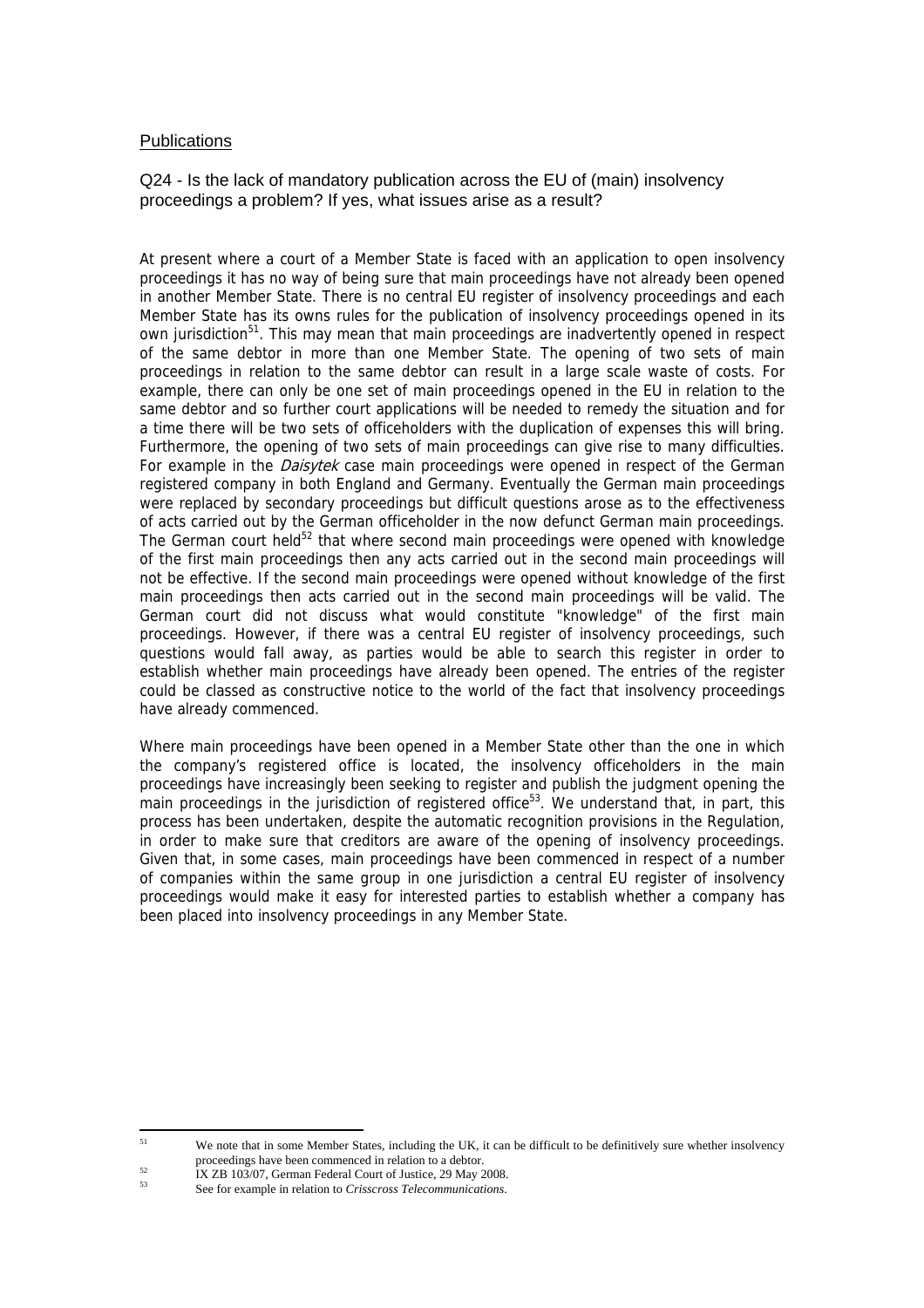We are also aware of practical recognition difficulties encountered where main proceedings have been commenced in a different Member State to that where the debtor's registered office address is situated. When a company goes into an insolvency procedure in the UK the details will be recorded at Companies House. As a result, the Registrar of Companies will not actively chase the company for the filing of its annual returns and annual accounts. Our members have encountered difficulties where a UK company is in main proceedings in a Member State other than the UK. The existence of main proceedings elsewhere in the EU is not capable of registration and is therefore not being recognised by Companies House. We have experienced instances where the Registrar of Companies has taken steps to strike a company off for failure to file its annual accounts. Similar problems have been experienced in dealings with HMRC. In the absence of a EU Register of Companies, our members are of the view that a mechanism for the recognition and recording the details of main proceedings commenced in another Member State should be implemented.

Given the above we are of the opinion that a central EU register of insolvency proceedings would be of great practical benefit.

Q25 - Is it currently easy to establish whether a company has been placed into insolvency proceedings in any Member State? If not, what problems has this caused and how might this be addressed?

Establishing whether a company has been placed into an insolvency process in another Member State is not straightforward. The most obvious problem of not easily being able to establish whether a company has been placed into an insolvency procedure is the risk of a second set of main proceedings being commenced.

A central EU register of insolvency proceedings would be of great practical benefit. There is a question, however, as to whether all insolvency proceedings commenced in a particular Member State should be registered on this register, regardless of whether there is thought to be any cross-border effect (see scope of Regulation under question 34). There are difficulties in either approach. If all proceedings are registered, this could lead to hundreds and thousands of entries. However, it may not be clear at the outset whether there is a crossborder element.

#### Powers of the liquidator

Q26 - Do the provisions relating to the exercise of the liquidator's powers operate in a satisfactory way in practice? If not, why not and what needs to be done to address the issue?

Outside of the issues which arise in relation to the opening of secondary proceedings being potentially detrimental to corporate rescues (see above), we are of the view that generally liquidators have been able to exercise their powers in a satisfactory way.

One issue which has arisen is whether the officeholder has the power to deal with assets located outside of the EU. The Regulation is silent on this point. We are aware that in the **EMTEC** case the Austrian court held that it was the officeholder in the main proceedings that had the power to deal with such assets. Given that the Regulation is clear that secondary proceedings only encompass the assets situated in the jurisdiction where the secondary proceedings have been opened, the decision must be correct. Equally, paragraph 73 of the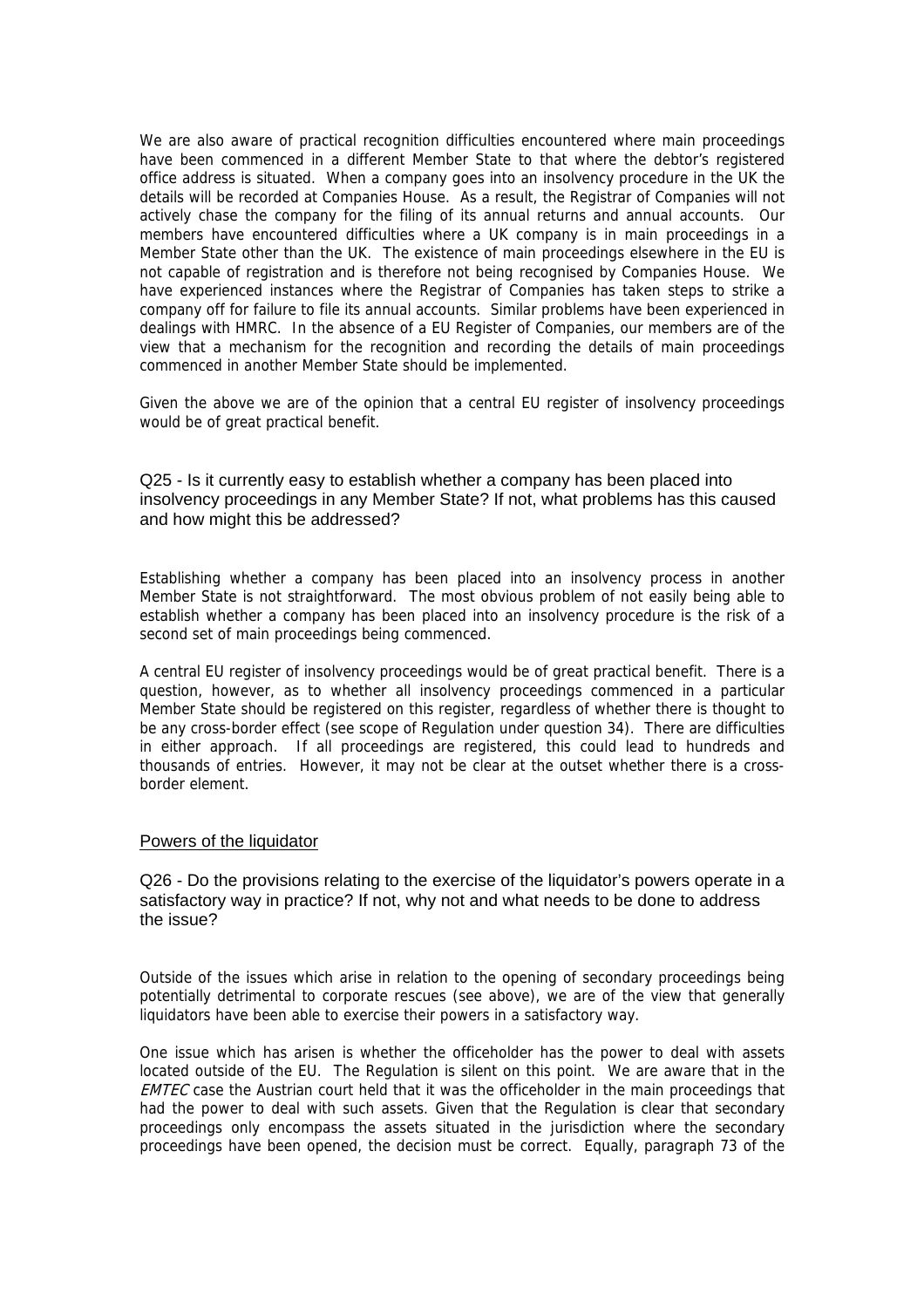Virgos-Schmit Report<sup>54</sup> provides that main insolvency proceedings have universal scope. They aim at encompassing all the debtor's assets on a world-wide basis and effecting all creditors, wherever located. While we do not regard the conclusion of the Austrian court to be controversial it may be useful to insert an amendment in the Regulation to clarify that main insolvency proceedings have universal scope. However, we recognise that the universal scope of the main proceedings may not be recognised by all jurisdictions outside the EU.

There is also the question as to whether the directors have the power to open secondary proceedings where, under the law of the jurisdiction in which main proceedings have been commenced, the directors have been divested of the power to represent the company. We are aware of this causing difficulties where directors want to file in the jurisdiction of an establishment to protect their personal position.

Q27 - Where there is more than one proceeding do current provisions relating to priority of costs work in a satisfactory way? If not, why not and what needs to be done to address the issue?

See our comments in relation to question 13 above.

## Stay of liquidation

Q28 - Have the provisions of Article 33 (stay of liquidation) been used in practice and, if so, was the outcome satisfactory?

We are aware of the provisions of Article 33 being used in relation to the insolvency proceedings concerning companies within the *Collins & Aikman* group. Main and secondary proceedings had been opened in England (administration) and Austria (bankruptcy) respectively in relation to the Austrian registered subsidiary. The time limit to appeal against the opening of the secondary proceedings in Austria had expired. Accordingly, the English administrators applied for the stay of the Austrian secondary proceedings or, in the alternative, the stay of the liquidation process. The English administrators claimed that it would be beneficial to realise the goodwill of the entire group, arguing that they could obtain a higher sale price if they sold the group as a whole rather than if the production sites were sold separately. The requested stay of the secondary proceedings or liquidation process would give them sufficient time to search for interested investors and would be of mutual benefit to the creditors of the main and the secondary insolvency proceedings. Initially the Austrian court rejected the application. On appeal, the Higher Regional Court Graz<sup>55</sup> refused to stay the secondary proceedings (as there were no provisions in the Regulation to do so) but did stay the liquidation process under Article 33. We do not have any information as to whether the stay of the liquidation process resulted in a satisfactory outcome. However, it is important to note that staying the liquidation process does not remove the existence of secondary proceedings and Article 33(1) of the Regulation only allows for a stay to be granted for a three month period. Where the stay of the liquidation process is to facilitate a coordinated group-wide approach to the company's insolvency, it may not be possible to finalise this in a three month period. Therefore, another court application may be needed to obtain a further three month stay of the liquidation process (with the costs and expenses this brings)<sup>56</sup>. Given the above, it will often be more beneficial to the officeholder in the main

<span id="page-24-0"></span> $54$ 54 A detailed explanatory report, by Professor Virgos and Mr Schmit (the "Virgos-Schmit Report"), was prepared to accompany the European Convention on Insolvency Proceedings (the forerunner to the Regulation). This carries no official status and is not decisive regarding the meaning of the Regulation but, as the Regulation is based so closely on the text of the Convention, courts across the EU are using it as guidance in determining the intention and scope of many provisions of the Regulation.

<span id="page-24-1"></span><sup>&</sup>lt;sup>55</sup> 3 R 149/051, Higher Regional Court Graz, 20 October 2005.

<span id="page-24-2"></span>We would also refer you to the comments we made in response to question 11 on the deficiencies in a stay of the liquidation process (rather than a stay of the secondary proceedings).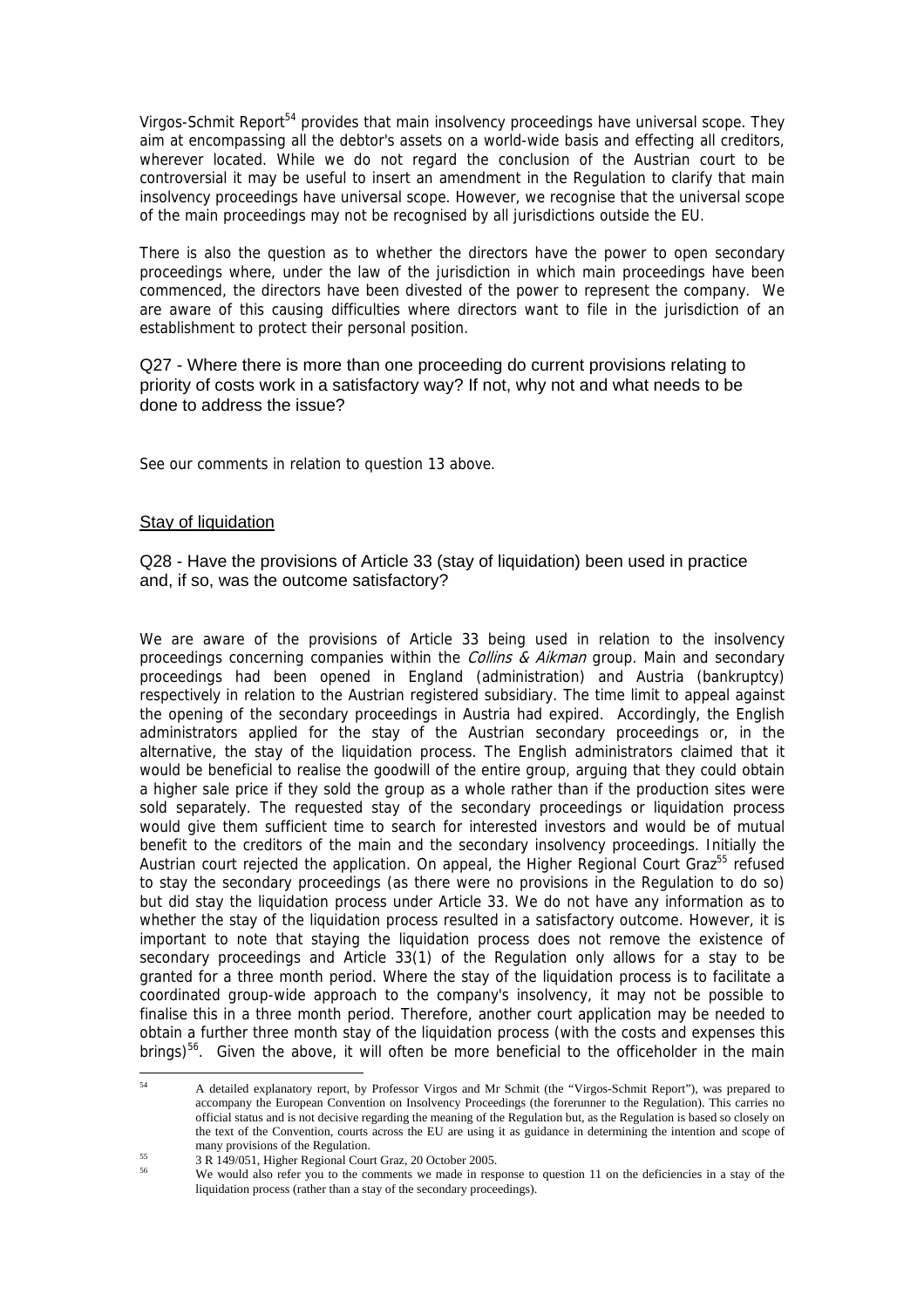proceedings if they are given the chance to make representations on any application to open secondary proceedings or, at least, are given prompt notice of the secondary proceedings so they can bring an appeal against their opening in time. The English court recognised this In the matter of Nortel Networks (see our response to question 11 for further detail). Given the above we are also of the view that provisions should be included in the Regulation allowing for the officeholder in the main proceedings to apply to close secondary proceedings, where such closure would be beneficial to the creditors of the company concerned.

We are also aware that, in relation to the insolvency proceedings concerning companies within the MG Rover group, the German court refused to stay the liquidation process in respect of a German registered subsidiary. It is not known if this caused problems to the officeholders in the main proceedings, but the fact that the liquidation process continued contributed to duplication of costs and expenses which led to litigation in the English court (see our comments on question 13 above).

### Preservation measures

## Q29 - Have the provisions of Article 38 (preservation measures) been used in practice and, if so, was the outcome satisfactory?

Many Member States have provisions in their laws for the appointment of interim officeholders for the purpose of preserving the debtor's assets. Whether the appointment of an "interim officeholder" opens insolvency proceedings for the purpose of the Regulation or results in the officeholder being classed as a temporary officeholder under Article 38 depends on the facts of each case. The ECJ set out guidance on the matter in *Eurofood* when holding that the appointment of a provisional liquidator by the Irish court had opened main proceedings for the purpose of the Regulation. Applying the guidance set out in *Eurofood* the question of whether the appointment of an "interim officeholder" has opened insolvency proceedings for the purpose of the Regulation will depend on whether: (i) they are appointed within an application to open insolvency proceedings listed in Annex A or B (this will determine whether the proceedings are main or secondary); (ii) the officeholder is listed as a liquidator in Annex C; and (iii) the officeholder's appointment results in the divestment (full or partial) of the debtor's power of management over its assets. This assessment will often depend on the precise terms of the court order appointing the "interim officeholder", as in many Member States it will be the court order which will set out whether the debtor's power of management has been divested. If the appointment has not opened insolvency proceedings for the purpose of the Regulation then it will need to be considered whether the "interim officeholder" is a temporary administrator under Article 38 of the Regulation. However, we are not aware of the provisions in Article 38 being used in practice. This may be because, in our experience, it is more usual for the appointment of an "interim officeholder" to open insolvency proceedings under the test set out above.

## Duty to inform creditors

Q30 - Are liquidators complying with the obligation to provide the heading on the "Invitation to lodge a claim" form in all the official languages of the institutions of the EU and are there any problems associated with this?

Our members have no direct experience of this.

## Right to lodge claims & distributions to creditors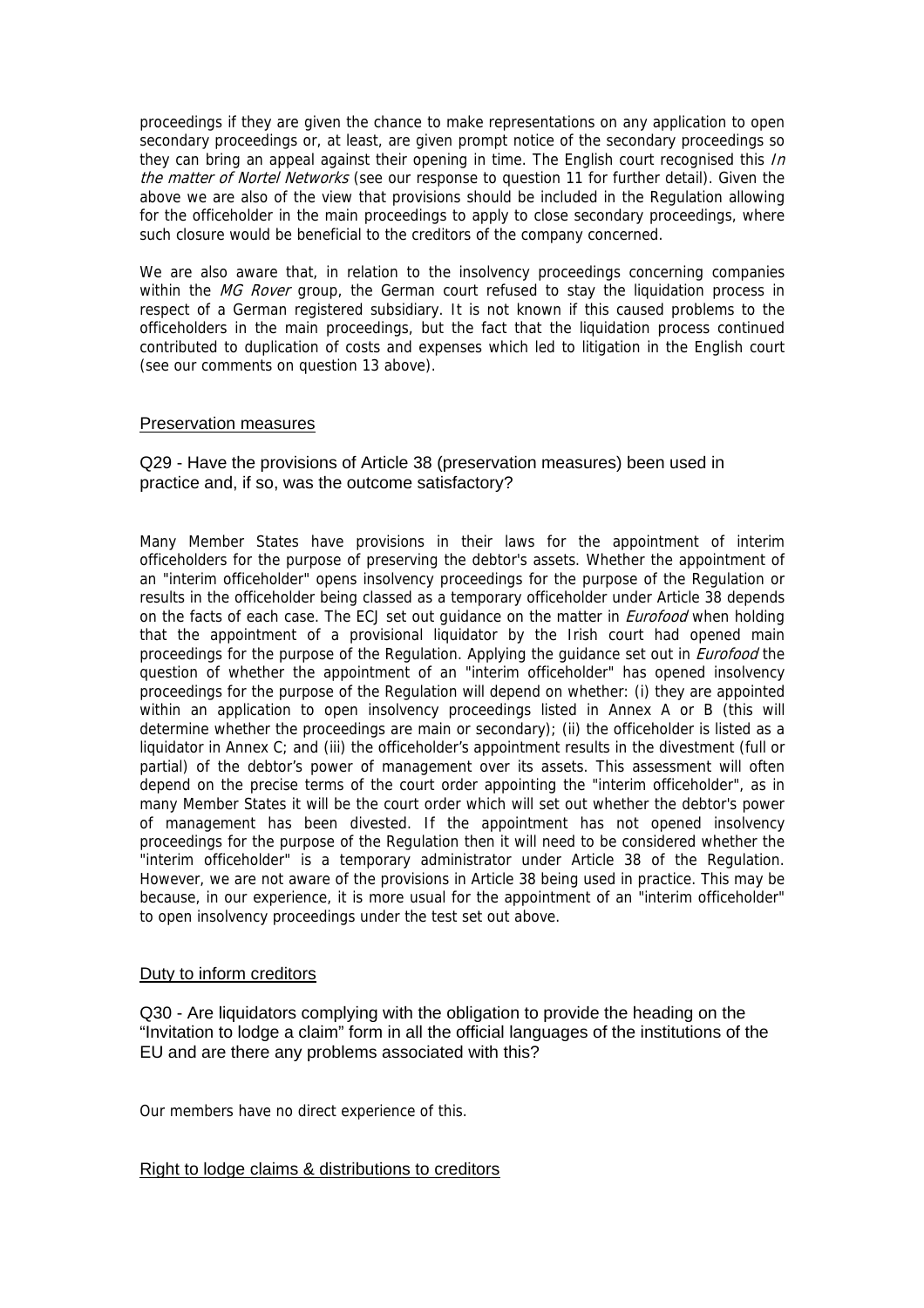Q31 - Are the claims of creditors from Member States other than the State of the opening of proceedings being dealt with satisfactorily? If not, why not and what needs to be done to address the issue?

Our members have no direct experience of any issues.

Q32 - Does the cross-lodgement of claims between different proceedings work satisfactorily in practice? If not, why not and what needs to be done to address the issue?

Our members have no direct experience of this.

## Content of the lodgement of a claim

Q33 - Are creditors from Member States other than the State of the opening of proceedings complying with the obligation to provide the heading on the "Lodgement of claim" form in the official language of the State of the opening of proceedings and are there any problems associated with this?

Our members have no direct experience of this.

## Other issues

Q 34 – If you have encountered any other problems or issues with the Regulation, please provide details.

## **Annex Entries**

There has been some debate as to whether the Annex entries for each country should be regarded as definitive. Questions have arisen as to whether a court may go behind the Annex entries and enquire whether an insolvency proceeding, despite being listed in the Annexes, actually falls outside the wording of Article 1(1) of the Regulation and so should not be recognised on that ground. An initial decision of the Tribunal de commerce de Paris held that as the French *sauvegaurde proceedings* were listed in Annex A to the Regulation, the Regulation applied<sup>57</sup>. Once a proceeding is listed in the Annexes a court is not also required to check whether the insolvency proceedings in question falls within the definition of "collective insolvency proceedings". However, as this decision was later invalidated by the Court of Appeal of Paris[58](#page-26-1) it is likely to be difficult to rely on. It could be argued that it is the responsibility of each Member State to list its insolvency proceedings falling within Article 1(1) and so the Annexes should be regarded as definitive. It remains to be seen, however, whether the Commission will take action if a Member State attempts to list an insolvency proceeding that does not fulfil the criteria set out in Article1(1). Given these uncertainties it would be beneficial if an amendment could be made to the Regulation to clarify that Annex entries for each country are definitive and, when a Member State, seeks to include a new

 $57$ 

<span id="page-26-0"></span><sup>57</sup> RG 07/05764, jurista No. 2007/346870 and RG 07/05752, jurista No. 2007/354294, Tribunal de commerce de Paris, <sup>58</sup> 15 January 2007; Bull. Joly 2007 p.459.<br>
58 Court of Appeal of Paris, 3rd court, Section B; 29 November 2007.

<span id="page-26-1"></span>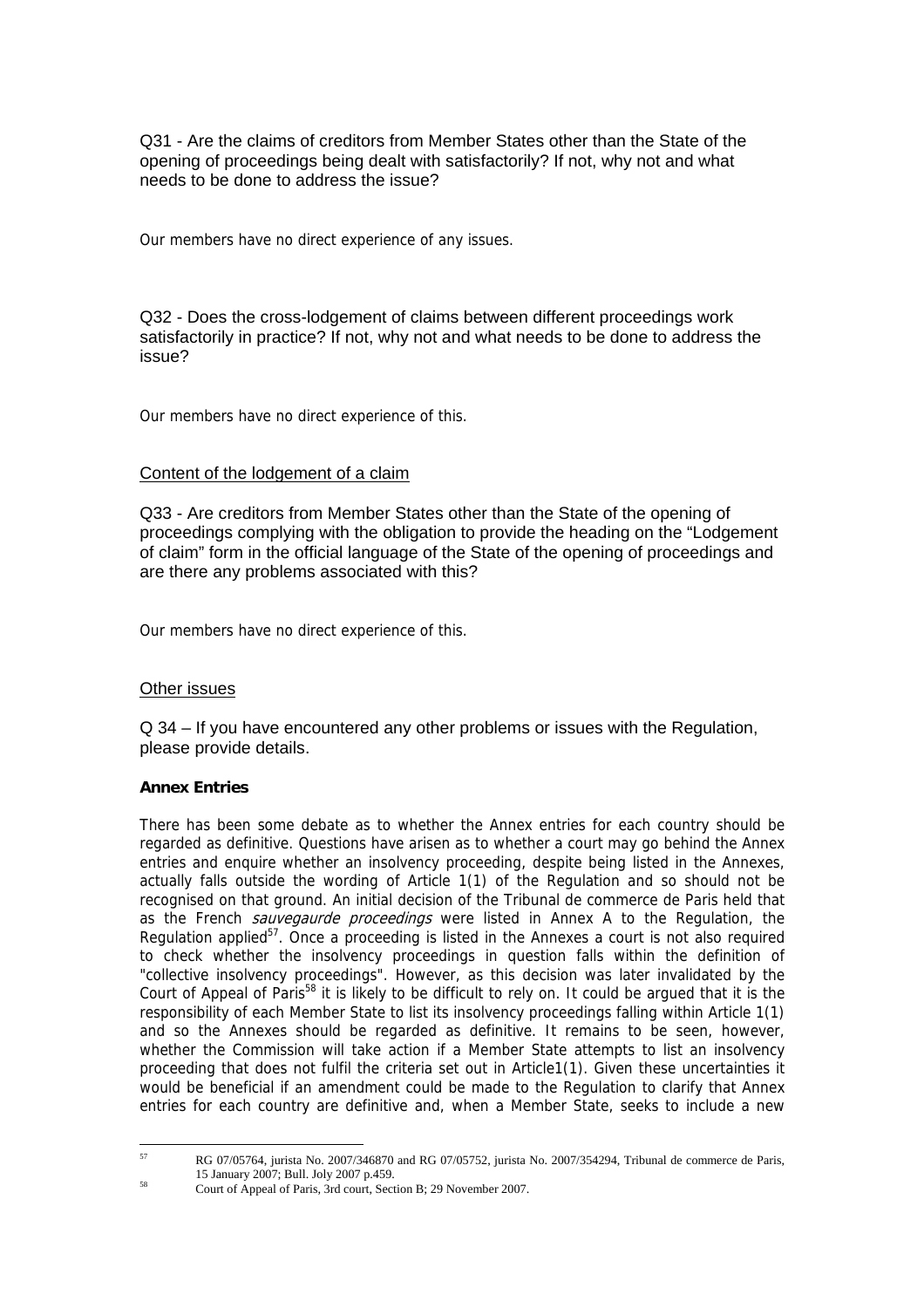insolvency proceeding in the Annexes, that the Commission actively assesses whether such a proceeding should be included.

A further issue which arises with the Annex entries concerns the amendment by a Member State of its insolvency laws to create a new insolvency proceeding. When new insolvency proceedings come into effect in a particular Member State, there is often a delay before the Annexes are amended. This creates problems for practitioners as "insolvency proceedings", "liquidator" and "winding up proceedings" are defined in the Regulation by reference to Annex A, B or C of the Regulation as relevant<sup>59</sup>. If the new insolvency proceedings are not listed in the Annex entry for that Member State at the time they are commenced, the question arises as to whether the Regulation applies to them. The Austrian courts seem to have taken the view that, even though the appointment of an interim liquidator in Germany was not listed in the German Annex entries, the rules governing the effect of the German interim liquidation on the Austrian proceedings should be governed by the Regulation<sup>60</sup>. An alternative view, however, is that the Annexes contain an exhaustive list of the relevant insolvency proceedings so that, unless and until the Annexes are amended, the new insolvency proceedings should fall outside the Regulation's scope. The uncertainty this causes in practice when a Member State creates a new insolvency proceeding is unhelpful. It is suggested that Member States should seek to amend the Annexes so that the amendments take effect as soon as the new insolvency proceedings come into force and that the Commission actively coordinate matters with the relevant Member States' Governments in this regard.

### **Scope of the Regulation**

In accordance with recital 14 of the Regulation our view is that the Regulation applies to all insolvency proceedings where the debtor's COMI is located in the EU. This, in our view, should be the case whether or not the insolvency proceedings have a cross-border element. However, we are aware that courts in some Member States are taking the opposite view. For example, in Germany the Local Court of Hamburg<sup>61</sup> stated that in order for the Regulation to apply the insolvency proceedings must have a cross-border element. While it is clear from the Recitals that the Regulation is intended to assist with insolvency proceedings with a crossborder element, there is nothing in Articles 1(1) and 3 of the Regulation which limits the application of the Regulation to proceedings of this nature. In contrast the English court applied the Regulation in determining whether it had jurisdiction in a purely domestic case<sup>62</sup>. Given that the above debate creates uncertainty as to when the Regulation will apply it is suggested that an amendment is made to the Regulation to provide that it applies in all cases where the debtor's COMI is in the EU, whether or not the insolvency proceedings involve a cross-border element.

Article 1(1) of the Regulation provides that it does not apply to insolvency proceedings concerning insurance undertakings, credit institutions, investment undertakings which provide services involving the holdings of funds or securities for third parties, or collective investment undertakings. We understand that such carve outs were made because it was intended that such undertakings be covered by separate legislation. Insurance undertakings and credit institutions are covered by separate European legislation, namely the EU Directive on the Reorganisation and Winding-up of Credit Institutions, Directive 2000/24/EC of 4 April 2001 and the EU Directive on the Reorganisation and Winding-up of Insurance Undertakings, Directive 2001/17/EC of 19 March 2001. However, as yet no separate European legislation has been enacted in relation to investment undertakings which provide services involving the holdings of funds or securities for third parties or to collective investment undertakings. This is particularly pertinent in light of the collapse of Lehman Brothers. One of the UK Lehman entities was an investment undertaking which provided services involving the holdings of

<span id="page-27-0"></span><sup>59</sup>  $59$  Articles 2(a), (b) and (c) respectively.

<span id="page-27-1"></span><sup>60 9</sup> Ob 135/04z, Austrian Supreme Court, 23 February 2005.

<span id="page-27-2"></span><sup>&</sup>lt;sup>61</sup> 62 67a IE 1/06, Local Court of Hamburg, 16 August 2006.

<span id="page-27-3"></span><sup>62</sup> *Salvage Association* [2003] All E.R. 265, 9 May 2003.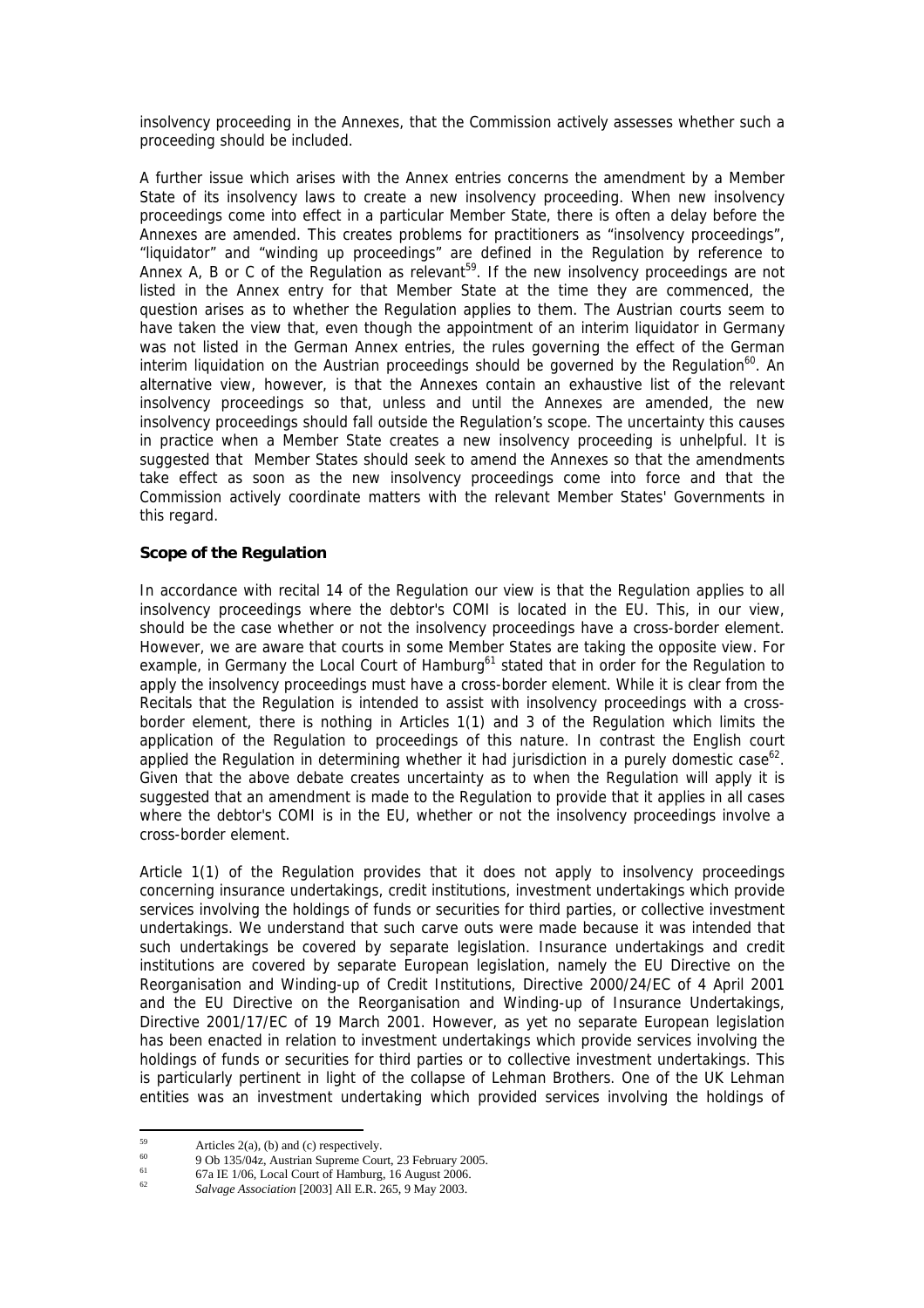funds or securities for third parties. As such, the lack of legislation in this area meant that, among other things, there were no provisions providing for harmonised recognition of the insolvency proceedings across the EU.

### **Administration and Administrative Receivership**

In the case of a company with its registered office in the UK but which is held to have its COMI outside the UK, it will not (generally<sup>63</sup>) be possible to appoint an administrator in respect of that company but, unless an exception to the prohibition in section 72A of the Insolvency Act 1986 applies, it will also not be possible to appoint a receiver over the whole or substantially the whole of the assets (as such a receiver would be deemed to be an administrative receiver). It is not clear how security over the assets of such a company would be enforced. As the COMI test is very different from the place where the assets are located, it is possible that there could be cases where the COMI is outside the UK but where substantially the whole of the assets are in the UK. An example might be an investment company with a portfolio of English assets but where the management of the company was out-sourced to an entity outside the UK. It would be helpful if section 72A of the Insolvency Act 1986 could be amended so that there was no prohibition on appointing an administrative receiver in circumstances where it is not possible to appoint an administrator.

In the case of a company with its registered office outside the UK $^{64}$  but with its COMI in the UK, it will be possible to appoint an administrator but, even where an exception to section 72A of the Insolvency Act 1986 applies, it may not be possible to appoint an administrative receiver. This is because of the different definitions of "company" for the purposes of the administration provisions (paragraph 111 of Schedule B1 to the Insolvency Act) and the receivership provisions (section 251 of the Insolvency Act 1986). This is particularly relevant in the context of securitisations and structured finance transactions where, for tax and other reasons, the issuer may have its registered office outside the UK (for example in the Cayman Islands or Jersey) but may hold and manage a portfolio of assets located in the UK. If the COMI was held to be in the UK (for example because the management of the assets was being out-sourced to a UK company), the rating of the securitisation could be significantly impaired as it is not currently possible to give a "clean" opinion that an administrative receiver could be appointed in order to prevent the appointment of the administrator, even where an exception to section 72A would otherwise apply, because of the different definitions of "company" that are used. For these reasons, it would be helpful if the same definition of "company" could be used for the purposes of the administration and administrative receivership provisions.

## **Application of the Regulation to Scheme of Arrangement**

For the purposes of section 895(2)(b) of the Companies Act 2006, the English court has jurisdiction to sanction a scheme of arrangement in relation to any company liable to be wound up under the Insolvency Act 1986<sup>65</sup>. As the Regulation may affect the ability of the English court to wind up a company with its COMI in the EU, the question arises as to whether the Regulation could therefore have an indirect application on the English court's jurisdiction to sanction a scheme of arrangement. This has been considered in the English decisions in Re Drax Holdings Lta<sup>[66](#page-28-3)</sup>, DAP Holding N.V.<sup>67</sup> and Re Sovereign Marine & General

<span id="page-28-0"></span><sup>63</sup> The exception is the appointment of an administrator as a territorial proceeding under Article 3(4) based on an establishment in the UK but the circumstances in which this can be done are limited.<br><sup>64</sup> Following the decision in *Brac Rent-a-car International INC* [2003] 2 All ER 201, this would even apply to

<span id="page-28-1"></span>companies with their registered office outside the EU.<br>65 On April 6, 2008 the provisions in the Companies Act 1985 on schemes of arrangements were repealed and replaced

<span id="page-28-4"></span><span id="page-28-3"></span><span id="page-28-2"></span>by sections 895-901 of the Companies Act 2006. The entering into force of the provisions in the Companies Act 2006 did not result in any substantive change to the law and therefore case law concerning the Companies Act 1985 remains relevant. In particular section 425(6) of the Companies Act 1985 had provided that the English court had jurisdiction to sanction a scheme of arrangement in relation to any company liable to be wound up under the Companies Act 1985 (which had been construed as meaning the Insolvency Act 1986). In effect this was the same test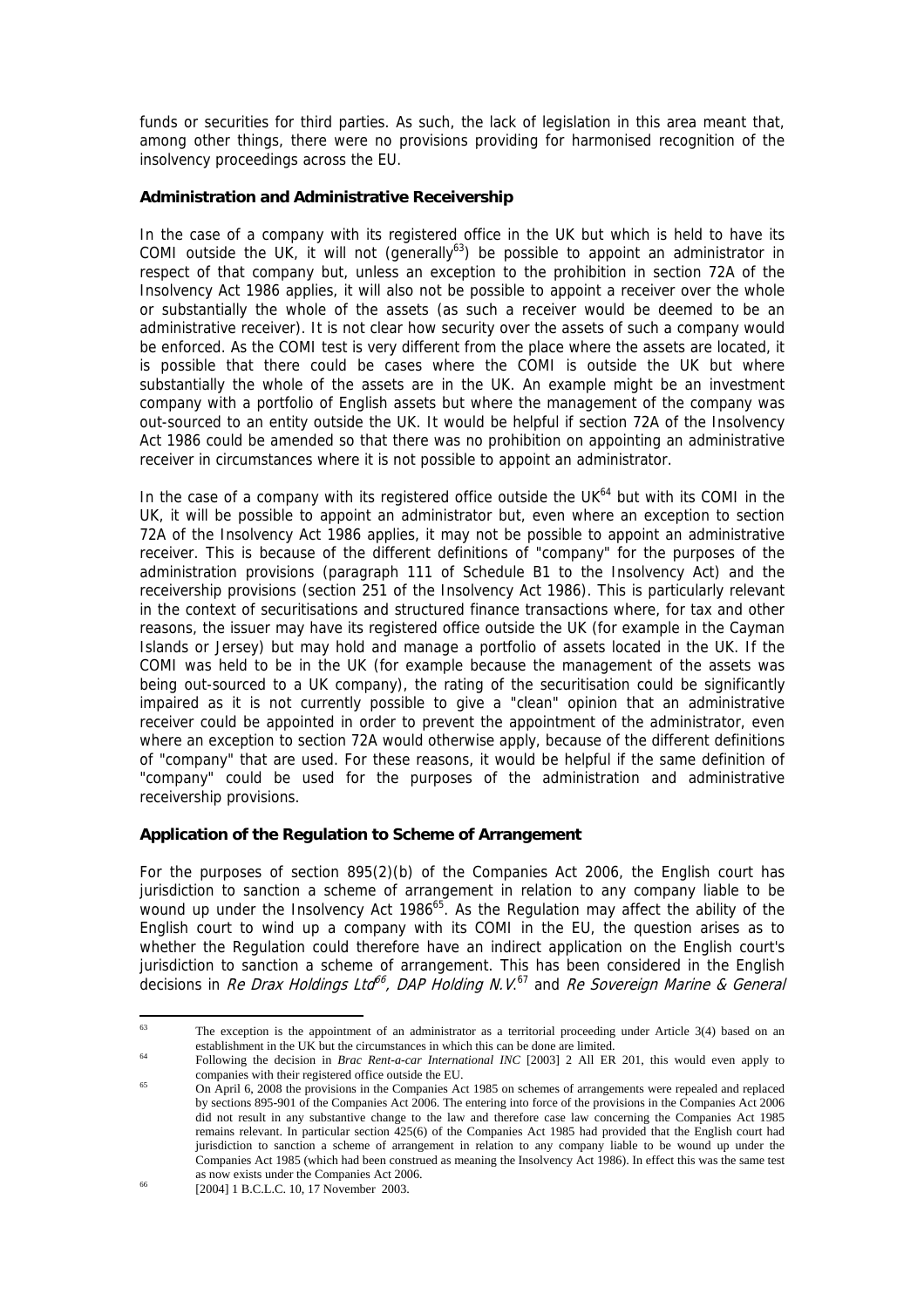*Insurance Co Ltd*<sup>8</sup>, in all three cases the court was of the view that the Regulation had not had an impact on the English court's jurisdiction to sanction a scheme. Despite this case law, doubts have been expressed as to the court's reasoning. Accordingly, in order to alleviate the uncertainty caused and for other reasons listed above (in particular in response to question 21) we are of the view that consideration should be given to including schemes of insolvent companies in the UK Annex Entries.

## **Directors' Liability**

An issue arises regarding whether a director of the debtor company can apply for the opening of secondary proceedings under Article 29(b) where the law of the main proceedings divests him or her of such a power. This would appear to be inconsistent with Article 4(2)(c) regarding the effects of the main proceedings<sup>69</sup>. However, if the director does not apply for the opening of such proceedings, the director may be personally liable under the insolvency law of the Member State in which the establishment is located. In this regard, the German decision of the Regional Court of Kiel should be noted<sup>70</sup>. This case involved a company that had been incorporated and was registered in England. At first instance, the Local Court of Bad Segeberg held that corporate governance issues should be governed by English law (as the place of incorporation). This was overturned on appeal, however, by the Regional Court of Kiel which found that the company's centre of main interests was in Germany so that German law governed the insolvency proceedings and their effects (including the liabilities of the directors for failing to file for insolvency proceedings). This should be contrasted with the German decision regarding the German Collins & Aikman subsidiary<sup>71</sup>. In that case, the German court held that there was no need to open insolvency proceedings in Germany solely for the company's directors to fulfil their duties in respect of the timely filing of the opening of insolvency proceedings; the directors of the German registered company complied with their duties by the filing of an application to open insolvency proceedings in another Member State without undue delay. The difference between these two decisions is that, in the first case, no insolvency proceedings in relation to the English registered company had been commenced (either in Germany or the UK) whereas, in the Collins & Aikman case, insolvency proceedings had been commenced in England. Pending clarification, the prudent advice to directors (or any insolvency officeholder) must be to attempt to commence proceedings in the Member State of the establishment (if there is otherwise a risk of personal liability) and then to leave it to the court of that Member State to determine whether the director has authority to file such an application following the commencement of main proceedings. Given the above issues, it would be beneficial for their to be an amendment to the Regulation to provide that, once main insolvency proceedings have been opened, directors will not be in breach of any national law requirement to file for the opening of insolvency proceedings in the Member State where any establishment is located.

# **Applicability in Time**

We would welcome clarification regarding Article 43 which states that "acts done" by a debtor before the entry into force of the Regulation continue to be governed by the law which was applicable to them at the time they were done. Does this mean, for example, that if a contract was entered into before 31 May 2002, the provisions of Article 4(2)(m) and Article 13 (for example) would not apply in relation to that contract? This would mean that an insolvency officeholder would have the onerous job of establishing which legal relationships were created before and after 31 May 2002 and different rules would apply to the legal relationships depending on the categories into which they fell. It would also mean that the full effect of Article 4 and the various exceptions would not be felt for some time but, instead, there would be a piecemeal application of the Regulation over the debtor's estate. While this

 $^{67}$  [2005] EWHC 2092, 26 September 2005.

<span id="page-29-0"></span><sup>&</sup>lt;sup>68</sup> [2006] EWHC 1335, 9 June 2006.

<span id="page-29-1"></span> $Art.4(2)(c)$  provides that the law of the State of the opening of proceedings shall determine the respective powers of the debtor and the liquidator.<br>
<sup>70</sup> 10 S 44/05, 20 April 2006.

<span id="page-29-2"></span>

<span id="page-29-3"></span> $^{71}$  67 g IN 358/02, AG Hamburg, 14 May 2003.

<sup>71 71</sup> IN 416/05, 10 August 2005.